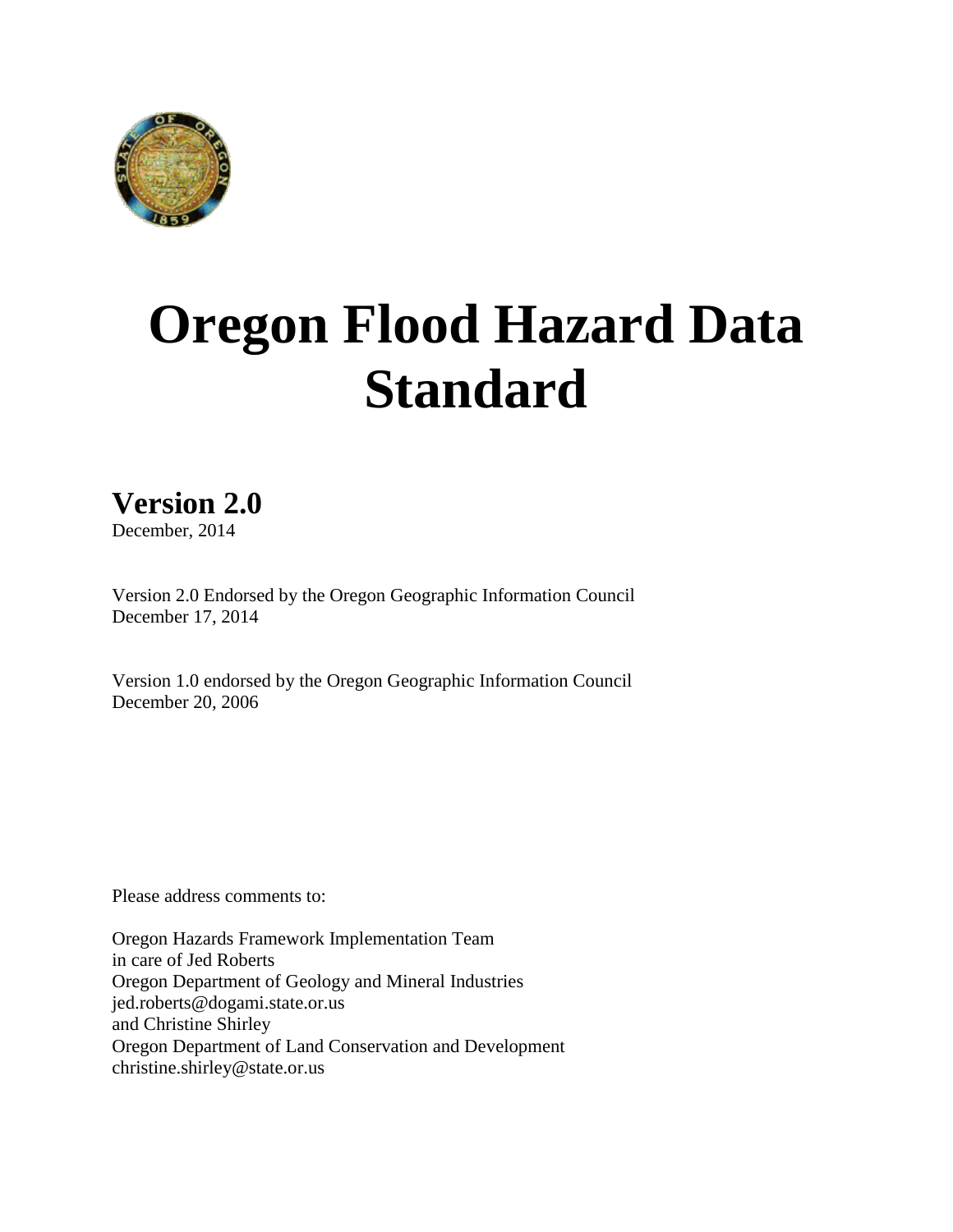## **Table of Contents**

| 1.0    |         |  |  |  |  |  |  |
|--------|---------|--|--|--|--|--|--|
| 1.1    |         |  |  |  |  |  |  |
| 1.2    |         |  |  |  |  |  |  |
| 1.3    |         |  |  |  |  |  |  |
| 1.4    |         |  |  |  |  |  |  |
| 1.5    |         |  |  |  |  |  |  |
| 1.6    |         |  |  |  |  |  |  |
| 2.0    |         |  |  |  |  |  |  |
| 2.1    |         |  |  |  |  |  |  |
| 2.2    |         |  |  |  |  |  |  |
| 2.3    |         |  |  |  |  |  |  |
| 2.4    |         |  |  |  |  |  |  |
| 2.5    |         |  |  |  |  |  |  |
| 2.5.1  |         |  |  |  |  |  |  |
| 2.5.2  |         |  |  |  |  |  |  |
| 2.5.3  |         |  |  |  |  |  |  |
| 2.5.4  |         |  |  |  |  |  |  |
| 2.5.5  |         |  |  |  |  |  |  |
| 2.5.6  |         |  |  |  |  |  |  |
| 2.5.7  |         |  |  |  |  |  |  |
| 2.5.8  |         |  |  |  |  |  |  |
|        | 2.5.8.1 |  |  |  |  |  |  |
|        |         |  |  |  |  |  |  |
| 2.5.9  |         |  |  |  |  |  |  |
| 2.5.10 |         |  |  |  |  |  |  |
| 2.5.11 |         |  |  |  |  |  |  |
| 2.5.12 |         |  |  |  |  |  |  |
| 3.0    |         |  |  |  |  |  |  |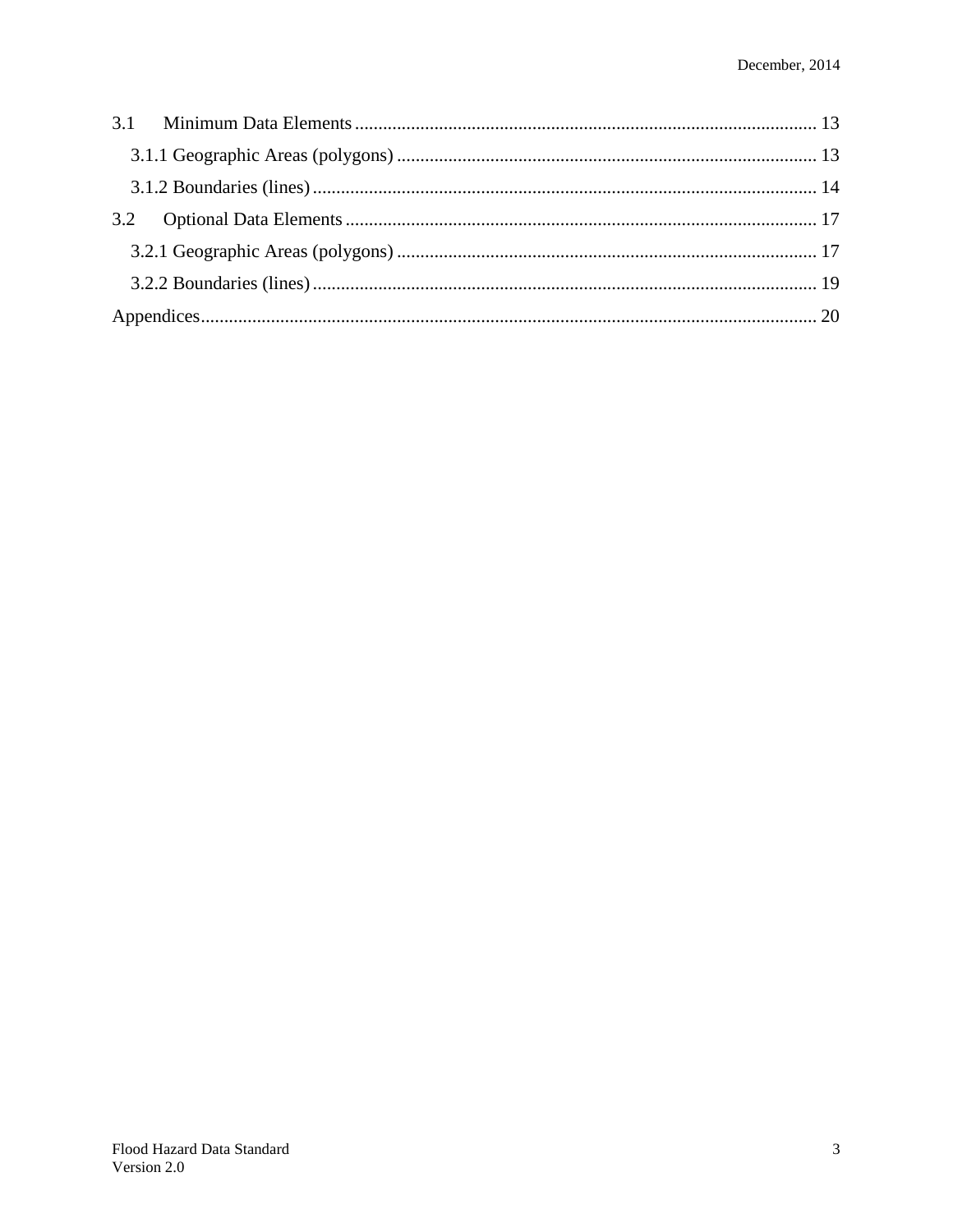## <span id="page-3-0"></span>**1.0 Introduction**

<span id="page-3-1"></span>The Hazards Framework is a collection of spatially referenced digital representations of potential natural hazards. Data elements in the Hazards Framework include: channel migration, coastal erosion, earthquakes, debris flows, drought areas, dust storm occurrences, flooding, landslides, tsunami inundation, volcanic hazards, and wildfire. Under the direction of the Oregon Geographic Information Council (OGIC), the Oregon Framework Implementation Team delegated development of a Flood Hazard Data Standard to the Hazards Framework Implementation Team (Hazard-FIT), which, in turn, delegated the task to the Flood Hazard Working Group (Working Group).

This document, developed by the Working Group, updates the existing standard and data dictionary for the flood hazard element of the Hazard Framework Theme.

## **1.1 Mission and Goals of Standard**

The Oregon Flood Hazard Data Standard (Flood Standard) provides a consistent and maintainable structure for data producers and users to ensure the compatibility of datasets within the same framework feature set (horizontal integration) and between other framework feature sets and themes (vertical integration).

The goal of the Flood Standard is to ensure that flood hazard data are easily exchanged and usable for mitigation planning, response, and recovery at the state and local level. This standard is intended to increase confidence in the flood hazard element by ensuring data and metadata integrity.

### <span id="page-3-2"></span>**1.2 Relationship to Existing Standards**

The Working Group developed the Flood Standard with existing state and federal standards in mind. This connection to existing standards should be maintained to ease information flow between agencies.

A major component of the flood hazard element is flood study data. The Federal Emergency Management Agency (FEMA) is the primary source of flood study data nationally. FEMA uses the data to produce Flood Insurance Rate Maps (FIRMs) that are the essential tool for administering the National Flood Insurance Program (NFIP). The underlying flood study data are published as spatial databases called Digital Flood Insurance Rate Maps (DFIRMs). FEMA has developed detailed "Guidelines and Standards for Flood Risk Analysis and Mapping" (FEMA Guidelines) to ensure a consistent DFIRM database structure. The FEMA Guidelines present a comprehensive and integrated database schema for capturing and archiving the elements of flood study data. The Flood Standard has adopted applicable portions of the FEMA Guidelines.

New flood study data are being developed using Oregon Framework elements, in particular elevation, hydrography, land use/land cover, geodetic control, and imagery. Base map data included in FEMA DFIRMs also may be supplied from Oregon Framework elements and local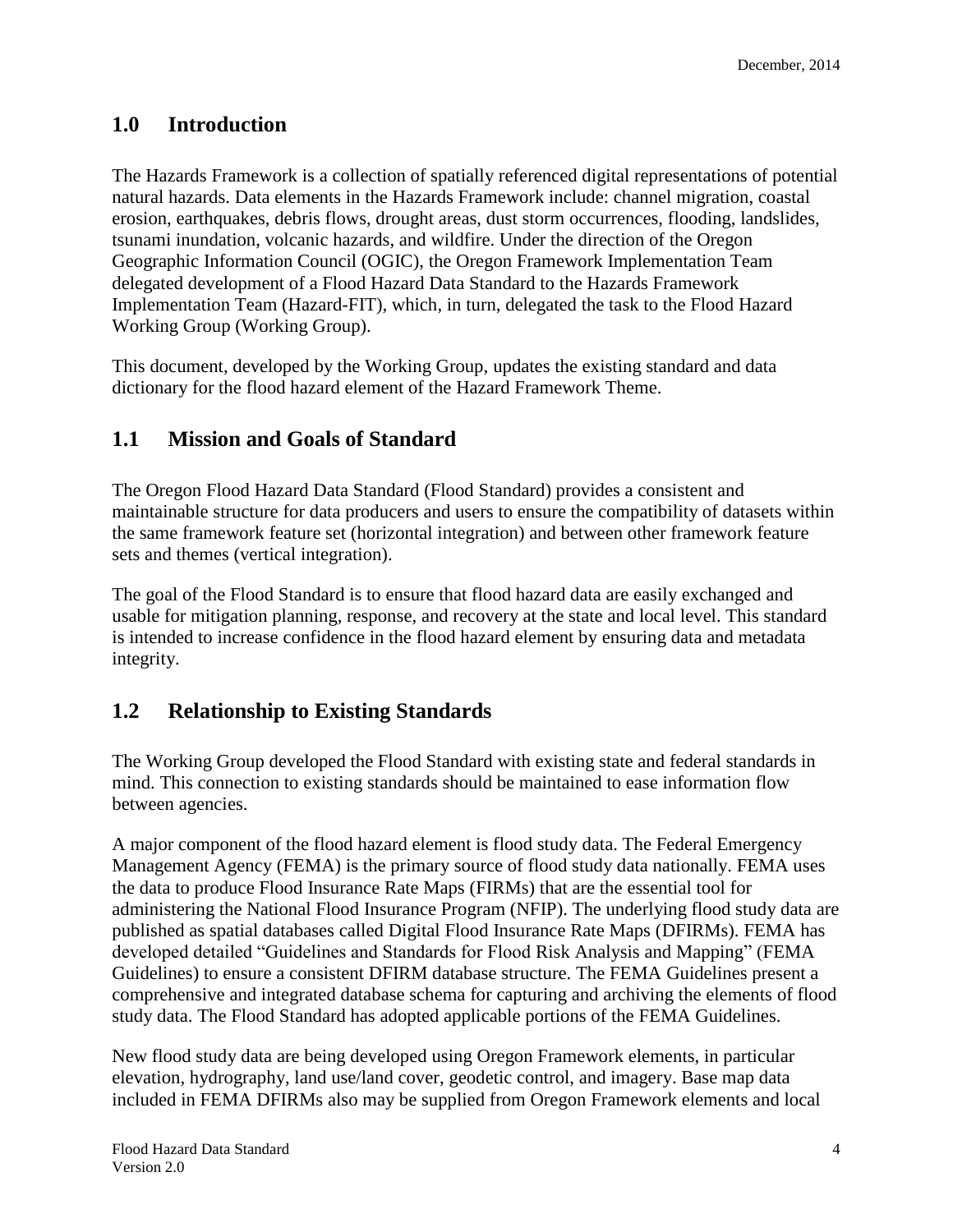data sources, including imagery, transportation, hydrography, and administrative and cadastral boundaries. FEMA Guidelines specify minimum requirements for these base map elements. The Flood Standard does not address the Framework elements or local data used by FEMA for its base maps.

The other major component of the flood hazard element is high-water mark (HWM) data. Following large flood events agencies may collect HWMs to document the extent of actual flooding. The U.S. Geological Survey (USGS) and U.S. Army Corps of Engineers (USACE) are primary collectors of HWM data. The USGS has developed a "High-Water Mark Standard Operations Plan" (HWM-SOP) and "Draft HWM Database" for capturing information in a consistent manner. The Flood Standard has adopted the HWM database structure developed by the USGS and outlined in its HWM-SOP.

## <span id="page-4-0"></span>**1.3 Description of Standard**

The Flood Standard describes essential characteristics and data structures for the flood hazard elements in Oregon. The Flood Standard addresses point, line, and polygon elements, and associated tabular data that characterize flood inundation, either modeled or observed. These elements include flood inundation areas, FEMA flood zones (including amendments), HWMs, modeled cross-sections, flood study reaches, and other information necessary to characterize and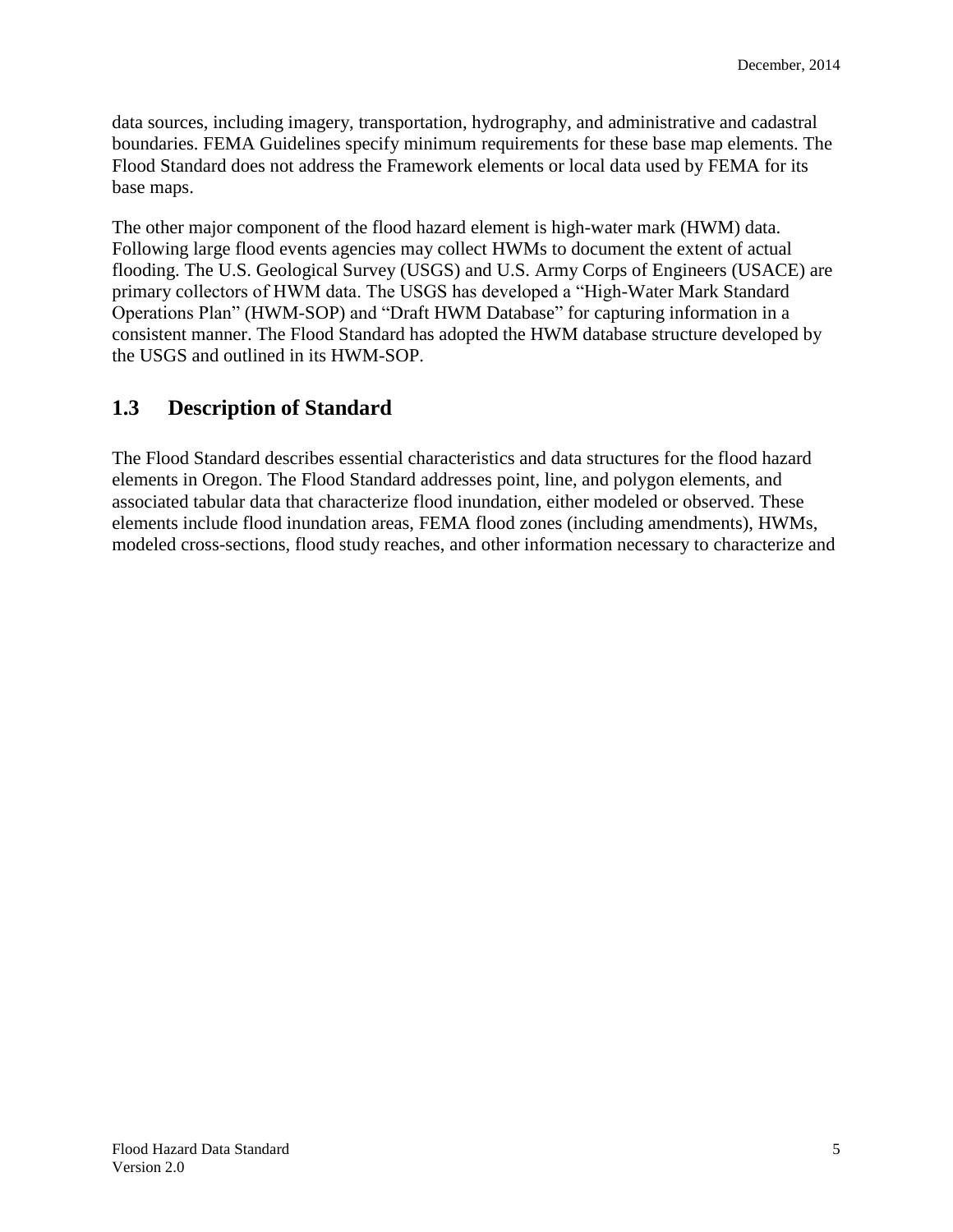regulate activities in a floodplain. Maintenance of flood hazard elements is addressed in a separate stewardship plan.

## <span id="page-5-0"></span>**1.4 Applicability and Intended Use of Standard**

The Flood Standard is applicable to flood hazard elements maintained in Oregon's Hazard Framework. The Flood Standard enables users to understand how the flood hazard elements were produced and what uses are deemed appropriate by the authoritative data sources.

The Flood Standard is not intended to replace FEMA Guidelines, USGS HWM standards, or other federal standards, nor is the data subject to this standard meant as a replacement for any official or regulatory publications by FEMA, USGS, or any other federal agency.

## <span id="page-5-1"></span>**1.5 Standard Development Procedures**

The Working Group amended the Flood Standard and published it on the Geospatial Enterprise Office standards web page on August 5, 2014. (http://www.oregon.gov/DAS/CIO/GEO/pages/standards/standards.aspx).

A public review and comment period commenced with the publication of the first revision on Aug 5, 2014. After incorporating comments, the Oregon Geographic Information Council endorsed the Flood Standard on December 17, 2014.

## <span id="page-5-2"></span>**1.6 Maintenance of Standard**

The Flood Standard will be revised as needed, initiated by members of the Hazards-FIT or the Working Group.

## <span id="page-5-3"></span>**2.0 Body of the Standard**

## <span id="page-5-4"></span>**2.1 Scope and Content of the Standard**

This standard encompasses publicly available geographical and associated tabular data developed by federal, state, and local governments, along with required metadata. Flood hazard elements include of flood study, observed inundation, and HWM data that are essential to local, state, and federal governments that manage and mitigate flood hazards.

## <span id="page-5-5"></span>**2.2 Need for the Standard**

Local, state, federal agencies depend on flood hazard data to manage their NFIP obligations, for flood hazard management, and for emergency planning and response. Flood hazard data is also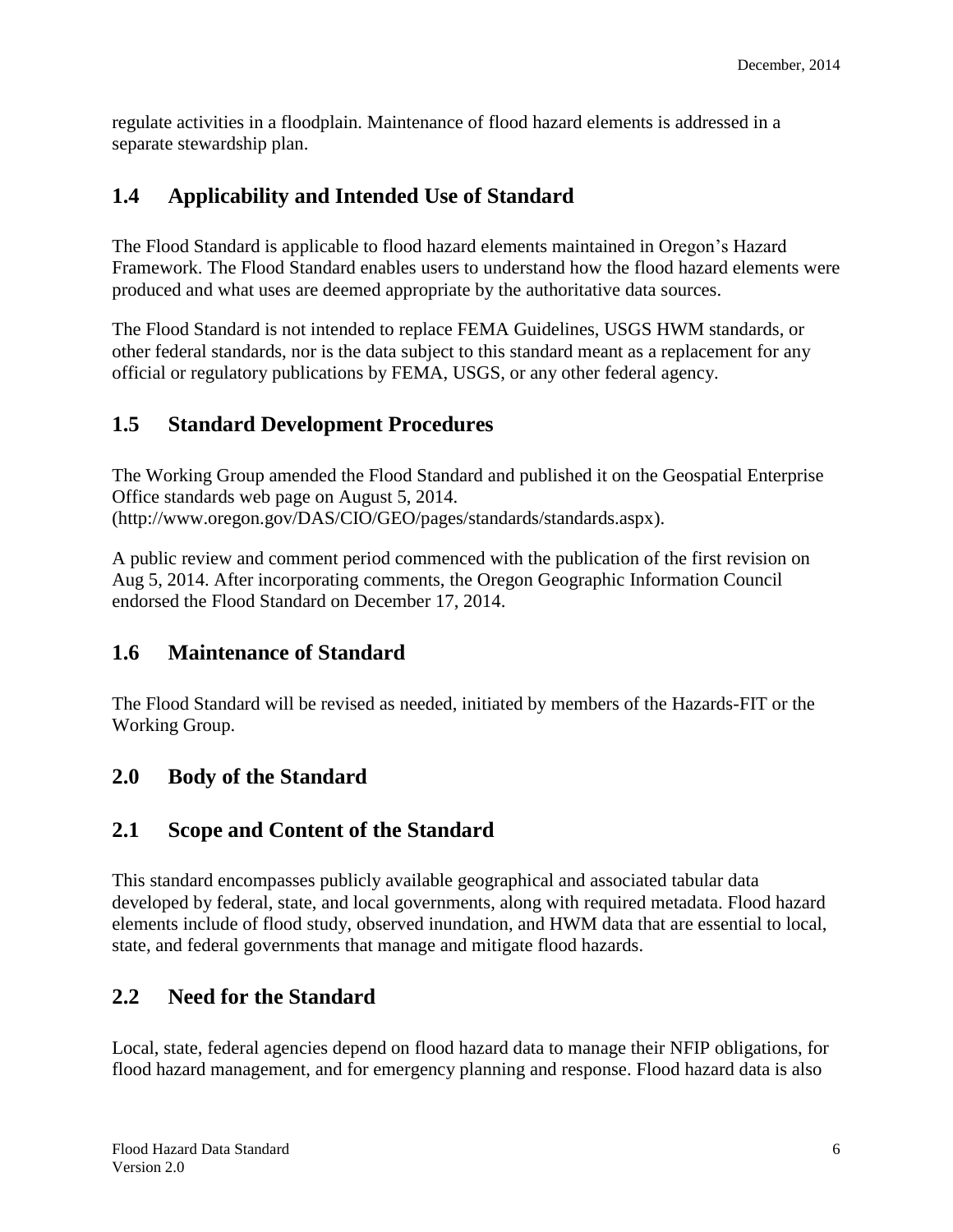used to inform habitat restoration, infrastructure design, mine site reclamation, and real estate activities.

Even though federal agencies host official flood study and HWM data, there is no statewide, seamless set of flood hazard elements to support multi-jurisdictional, non-regulatory hazard planning. In addition to defining a seamless data set, the Flood Standard incorporates flood hazard elements to supplement commonly referenced FEMA DFIRMs.

## <span id="page-6-0"></span>**2.3 Participation in Standards Development**

The Department of Geology and Mineral Industries (DOGAMI) prepared an initial revision of the Flood Standard and circulated it among members of the Hazards-FIT and the Flood Subcommittee of the statewide Interagency Hazard Mitigation Team, also known as the Oregon Silver Jackets. Four meetings were held (11/06/2013, 03/04/2014, 05/06/2014, and 07/01/2014) to discuss and comment upon the revised standard. Comments also were submitted by email and communicated by telephone to DOGAMI. Participants in development of the current version included:

Jed Roberts, Oregon Department of Geology and Mineral Industries Chris Shirley, Oregon Department of Land Conservation and Development Steve Lucker, Oregon Department of Land Conservation and Development Anu Acharya, Oregon Water Resources Department Joseph Murray, Oregon Emergency Management Glen Hess, U.S. Geological Survey, Oregon Water Science Center Julie Amman, U.S. Army Corps of Engineers, Portland District Andy Bryant, National Weather Service, Portland Office Ted Perkins, Federal Emergency Management Agency, Region 10

The Department of Land Conservation and Development (DLCD) prepared the initial draft of Floodplain Data Exchange Standard 1.0 and circulated it among members of the Hazards-FIT. Two meetings were held (09/25/2006 and 10/25/2006) to discuss and comment upon the draft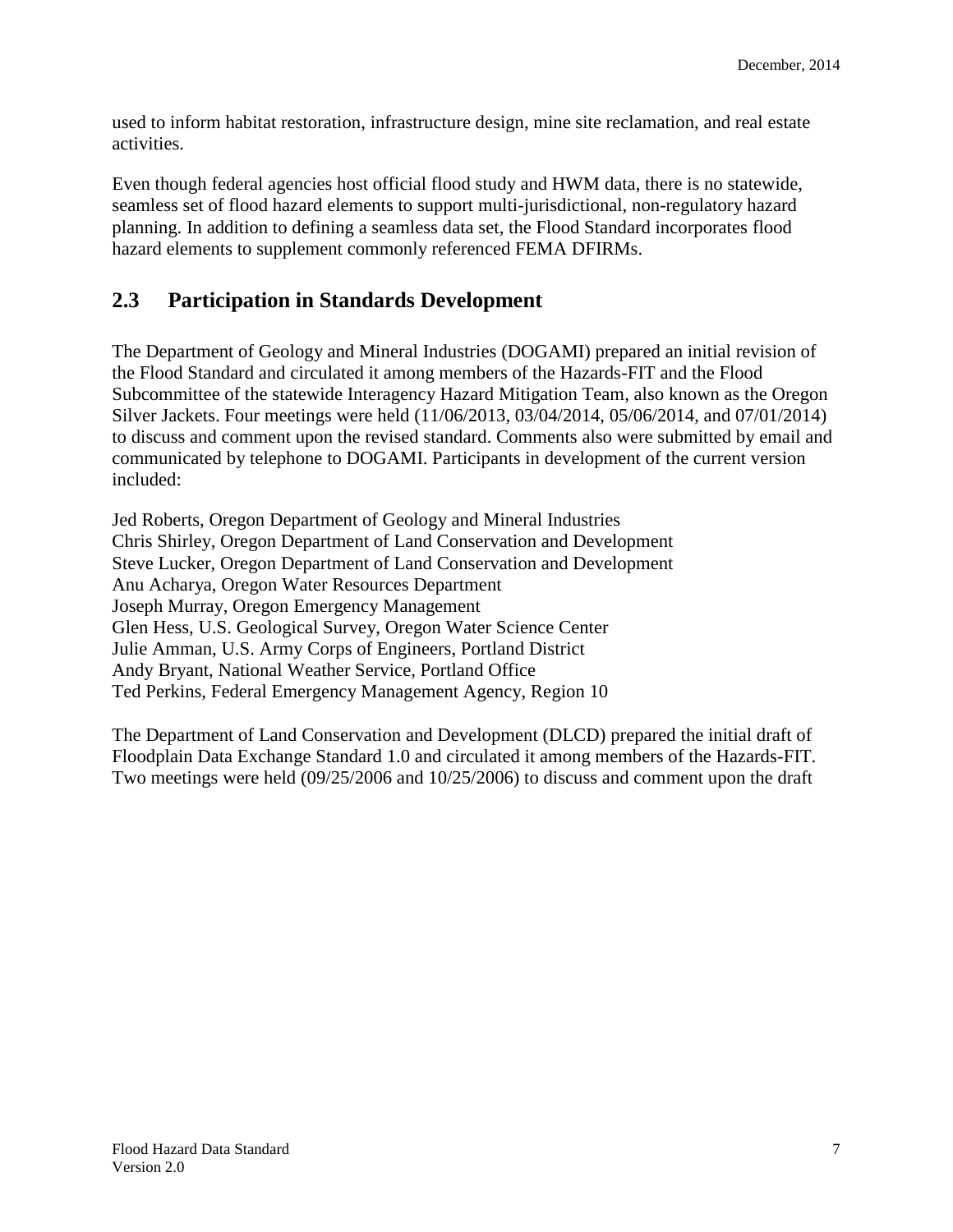standard. Comments also were submitted by email and communicated by telephone to DLCD. Participants in development of version 1.0 included:

Steve Barnett, GIS Program Manager, Linn County Susan Blohm, City of Salem Bill Clingman, Lane Council of Governments Randy Dana, Oregon Department of Land Conservation and Development, Coastal Program Mark Darienzo, Oregon Department of Land Conservation and Development Gail Ewart, Department of Administrative Services-Geospatial Enterprise Office Chris Shirley, Oregon Department of Land Conservation and Development Nancy Tubbs, USGS Geospatial Liaison for Oregon Christine Valentine, Oregon Department of Land Conservation and Development

## <span id="page-7-0"></span>**2.4 Integration with Other Standards**

Flood hazard elements populated from FEMA DFIRMs or USGS HWM databases must be incorporated as-is where FEMA Guidelines and USGS HWM-SOP have been adopted in this standard.

Flood hazard elements are integrated with the "Oregon Hydrography Data Standard 2.0" (Hydrography Standard) developed by the Hydrography Framework Implementation Team. The Hydrography Standard adopts the USGS National Hydrographic Dataset (NHD) structure. Flood hazard elements are associated with the NHD through the reach code attribute, which is a unique identifier in the addressing system used to locate stream segments.

Flood hazard elements populated from FEMA DFIRMs are registered to the base map elements provided to FEMA. These may include the following elements from Oregon Framework:

- Elevation
- Geodetic control
- Imagery
- Transportation
- Administrative boundaries
- Hydrography

Flood hazard elements also may relate spatially to the wetlands, vegetation (riparian), levee, and dams data standards, since floodplains interact with these elements.

## <span id="page-7-1"></span>**2.5 Technical and Operation Context**

#### <span id="page-7-2"></span>*2.5.1 Data Environment*

Flood hazard elements may be comprised of point, line, or polygon features, and associated tabular data. The exchange formats for geographical data is the Esri shapefile,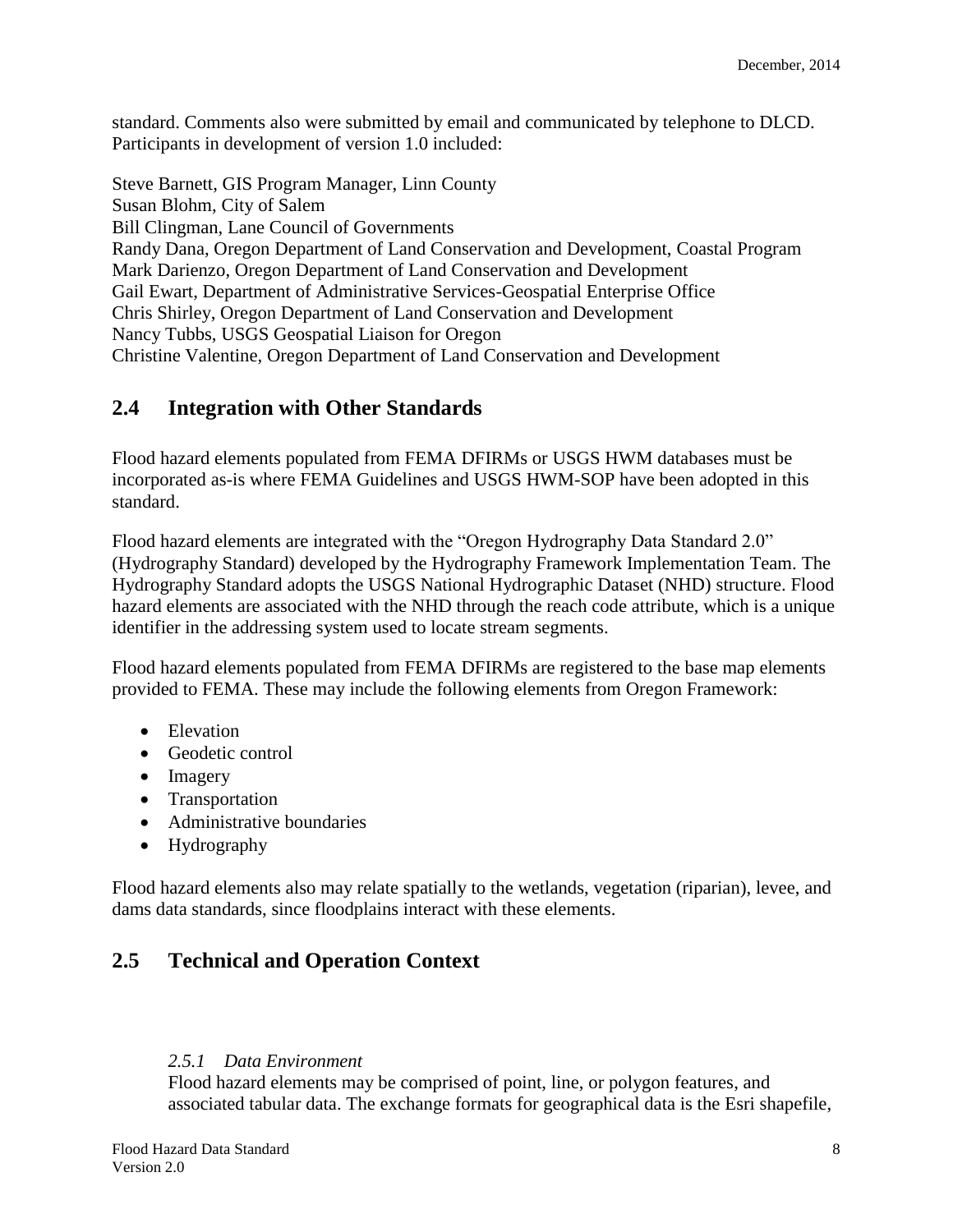a format supported by all GIS software, and the Esri file geodatabase, a format supported by GIS software most commonly used by local, state, and federal agencies. Information about the shapefile and file geodatabase formats may be found at the Esri website (http://www.esri.com).

#### <span id="page-8-0"></span>*2.5.2 Reference Systems*

Flood hazard elements are referenced to the Oregon Statewide Lambert coordinate system. The Oregon Statewide Lambert coordinate system was selected because it is the standard for Oregon Framework elements. Projection parameters of source data contributed by custodial stewards must be clearly documented in the metadata accompanying the shapefiles and feature classes. The source coordinate system is recorded for each feature since each flood hazard element is compiled from many sources.

Horizontal Datum: Flood hazard elements are referenced to the North American 1983 Horizontal Datum (NAD83), consistent with Oregon Lambert coordinate system. The horizontal unit is international feet. The source horizontal datum is recorded for each feature since each flood hazard element is compiled from many sources.

Vertical Datum: Flood hazard elements are referenced to the North American Vertical Datum of 1988 (NAVD88), wherever possible. The source vertical datum is recorded for each feature since each flood hazard element is compiled from many sources. In some cases the source vertical datum cannot be reliably converted to NAVD88.

#### <span id="page-8-1"></span>*2.5.3 Integration of Themes*

Flood hazard elements must be registered to the NHD, as adopted in the Hydrography Standard. Elements are associated with the NHD by reach code.

#### <span id="page-8-2"></span>*2.5.4 Encoding*

Flood hazard elements are encoded in both the Esri shapefile and file geodatabase formats. The Esri shapefile format limits field name lengths to 10 characters. No spaces or special characters, besides the underscore, maybe used in field names. While field names in file geodatabase feature classes may have up to 64 characters, only 10 characters will be used to conform to shapefile limitations and maintain consistency.

For flood hazard elements populated from FEMA DFIRMs or USGS HWM databases feature record formats should, whenever possible, align with the database schemas described in FEMA Guidelines and USGS HWM-SOP, respectively. Such alignment allows for efficient maintenance of flood hazard elements.

Section 3 of this standard presents a detailed data model.

#### <span id="page-8-3"></span>*2.5.5 Resolution*

Flood hazard elements may contain data compiled at different map reference scales. Applicable scales range from 1:2,400 to 1:24,000. This wide range of scales reflects the variable resolution of flood hazard mapping in the state. Larger scale data is most often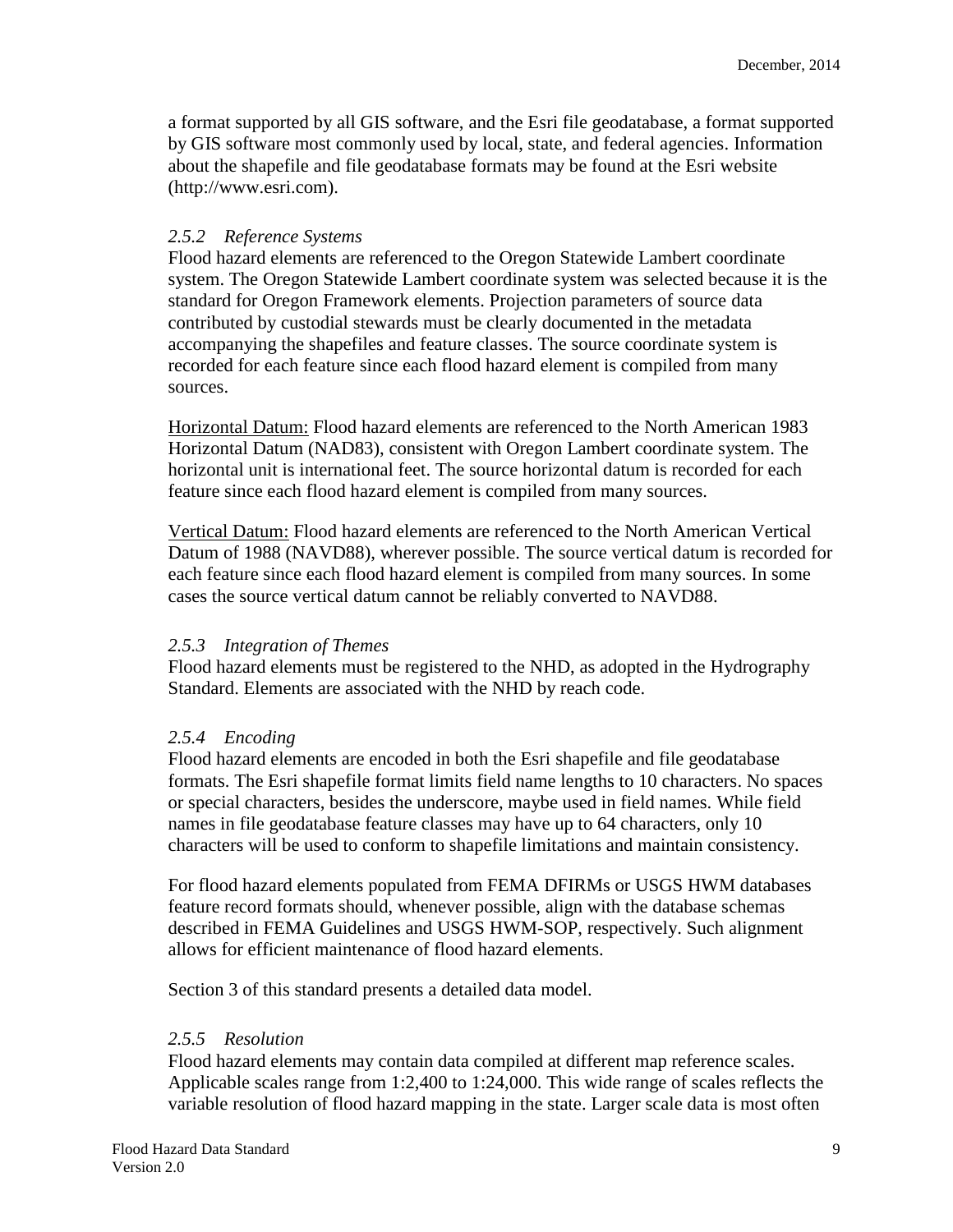available in urban areas where higher building densities potentially result in more costly flood damage. Larger scale data is also required in urban areas to visualize the smaller parcel size typically found there. Conversely, smaller scale data has typically been developed for use in rural or industrially developed areas where parcel sizes tend to be large and structures are dispersed.

This range of scales, even within one element, makes it impossible to document source map scale in element metadata. Source map scale is, therefore, recorded for each feature. This also makes it possible to continually improve element resolution by providing for the incorporation of new, higher resolution features as they become available.

#### <span id="page-9-0"></span>*2.5.6 Accuracy*

Flood hazard elements support varying levels of horizontal and vertical positional accuracy.

Horizontal accuracy should be recorded at least at the metadata level for each element using the National Standards for Spatial Data Accuracy (NSSDA) radial accuracy procedures, which report the radius of a circle of uncertainty, such that the true location of test points falls within a circle 95 percent of the time.

The minimum horizontal accuracy (error tolerance) for elements populated from FEMA DFIRMs is that of the default base map used by FEMA – the USGS Digital Orthophoto Quadrangle (DOQ) – which has an NSSDA radial accuracy of 38 feet, the FEMA minimum standard for community supplied data.

Vertical accuracy should be recorded at least at the metadata level for each element and shall be measured against professionally surveyed vertical benchmarks that reference a national datum.

| <b>RATING</b>  | $ACCURACY$ (FT.) |
|----------------|------------------|
| Excellent (E)  | $+/- 0.02$       |
| Good(G)        | $+/- 0.05$       |
| Fair $(F)$     | $+/- 0.10$       |
| Poor $(P)$     | $+/- 0.20$       |
| Very Poor (VP) | $> +/- 0.20$     |

Vertical accuracy for HWM elements should be reported according to the USGS HWM-SOP rating levels.

For elements populated from FEMA DFIRMs vertical accuracy should be reported according to the NSSDA, which defines vertical accuracy at the 95 percent confidence level. This means that the true location of test points falls within a linear uncertainty value 95 percent of the time. Vertical accuracy =  $RMSE_Z * 1.96$ , where  $RMSE_Z$  is the square root of the mean of the squared errors in elevation check points used to evaluate the vertical accuracy of a digital dataset.  $RMSE<sub>Z</sub>$  must be less than or equal to 1.2 feet in hilly terrain. In moderate or flat terrain, an  $RMSE<sub>Z</sub>$  of less than or equal to 0.6 feet is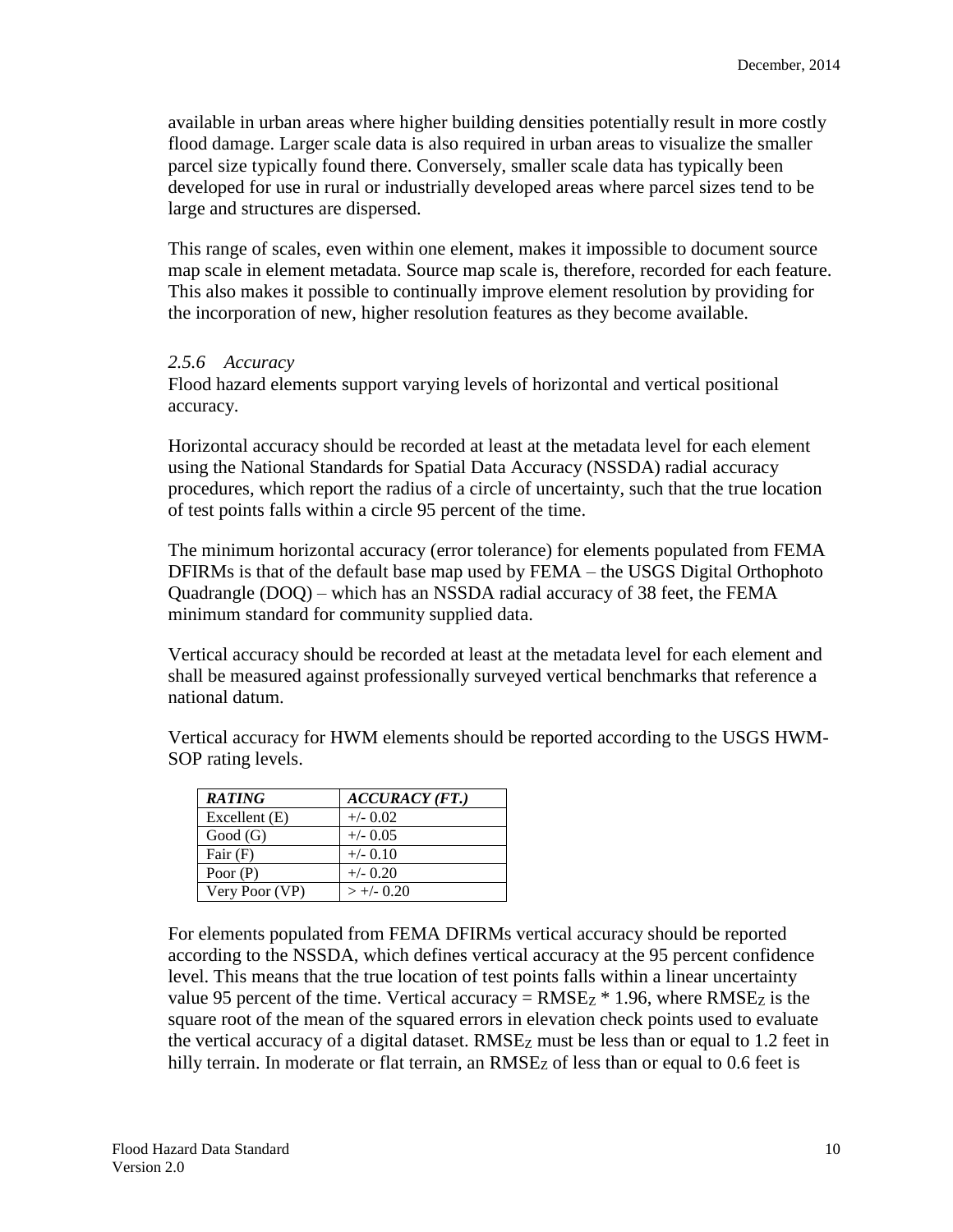expected. These values are derived from FEMA minimum standards for communitysupplied data.

#### <span id="page-10-0"></span>*2.5.7 Edge Matching*

Flood hazard elements are intended to be seamless across Oregon. Edge matching will be implemented by the Horizontal Steward according to established business rules. Features populated from FEMA DFIRMs are sliced at county boundaries to maintain consistency with the FEMA data structure.

#### <span id="page-10-1"></span>*2.5.8 Feature Identifier*

<span id="page-10-2"></span>The feature identifier will be created and maintained by the Horizontal Steward for flood hazard elements. There are three feature types: polygons, lines, and points.

#### *2.5.8.1 Polygons*

Polygons are geospatial objects that represent modeled or observed flood inundation areas.

#### <span id="page-10-3"></span>*2.5.8.2 Lines*

Lines are geospatial objects that represent flood study reaches (profile baselines), modeled cross-section locations, and FEMA whole-foot base flood elevation locations.

#### *2.5.8.3 Points*

Points are geospatial objects that represent HWM locations and FEMA Letter of Map Changes (LOMC) locations.

#### <span id="page-10-4"></span>*2.5.9 Attributes*

Attributes are any of the additional information this is collected and shared in relation to the representation of flood hazard elements. See Section 3 for the specification of minimal and optional characteristics for flood hazard element polygons, lines, and points.

#### <span id="page-10-5"></span>*2.5.10 Transactional Updating*

Transactional updating processes will be explored as a functional component of an Oregon flood hazard database. This database is under constant development (funding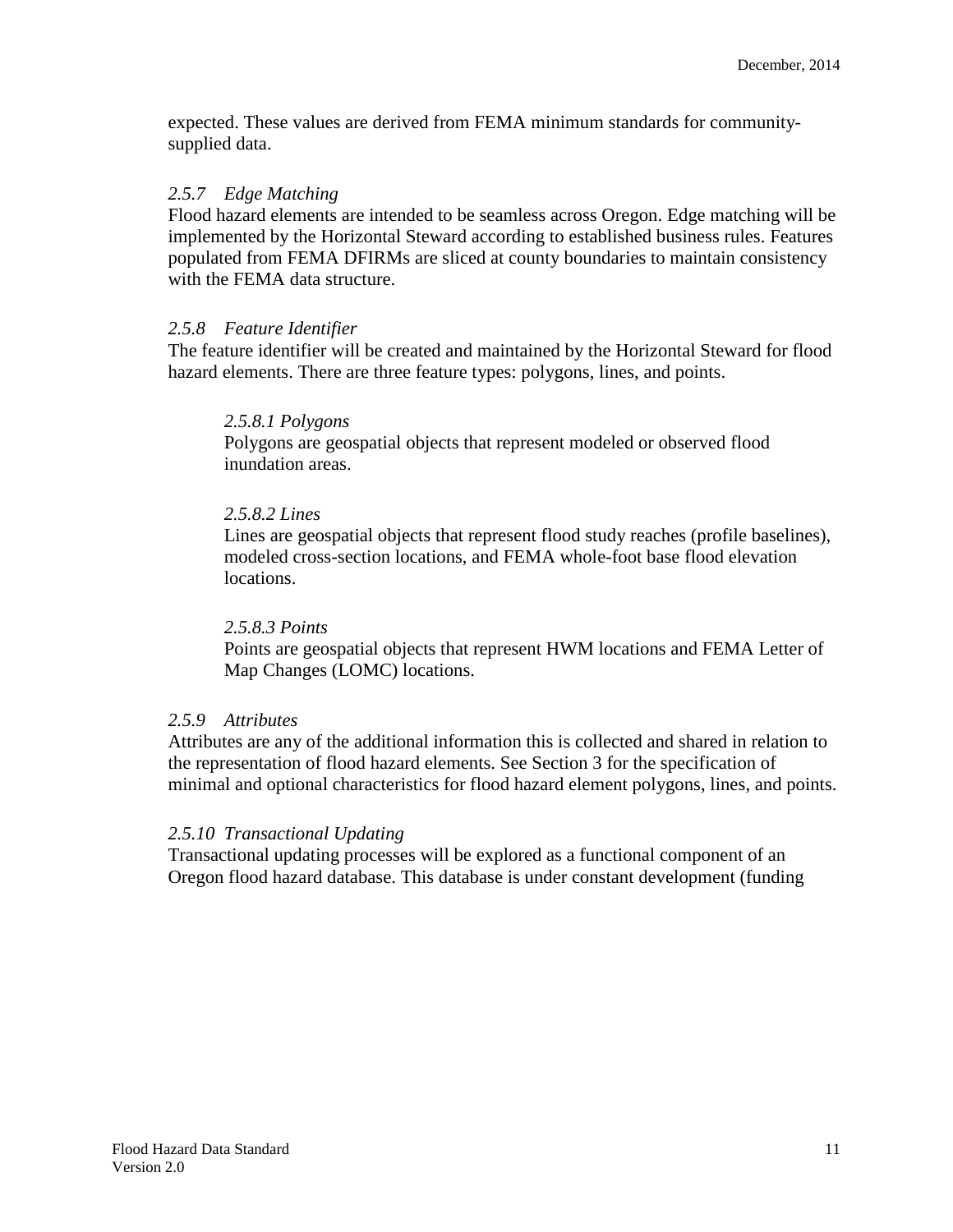contingent) and will be hosted at the Department of Land Conservation and Development.

Through the business rules identified in the Flood Standard and the stewardship plan that will be employed for managing flood hazard elements, it should be possible to manage the regular merging of locally managed flood hazard data into a statewide data structure.

#### <span id="page-11-0"></span>*2.5.11 Records Management*

Past versions of an Oregon flood hazard database will be maintained and available for retrieval through versioned releases hosted by the Horizontal Steward.

#### <span id="page-11-1"></span>*2.5.12 Metadata*

The Flood Standard follows the Federal Geographic Data Committee (FGDC), Content Standard for Digital Geospatial Metadata. Metadata detailing the characteristics and quality of submitted flood hazard data must be provided. Metadata must provide sufficient information to allow the user to determine if that dataset will meet the intended purpose, as well as telling the user how to access the data.

The following standard language shall be included in metadata associated with flood study data:

*Flood hazard elements do not depict all flood hazards in the State of Oregon. Flood studies tend to focus on developed areas, generally with drainage areas greater than one square mile. Not all water courses in the State of Oregon have mapped flood inundation areas (or zones). Furthermore, land areas outside of mapped flood zones are subject to flooding. The State of Oregon makes no warranty whatsoever as to the accuracy or completeness of any information contained in flood hazard elements. The State of Oregon shall not be responsible for any claims attributable to errors, omissions or other inaccuracies in the information contained in flood hazard elements. In no event shall the State of Oregon be liable for direct, indirect, special, incidental or consequential loss or damage of any nature caused to any person, party or entity as a result of use of*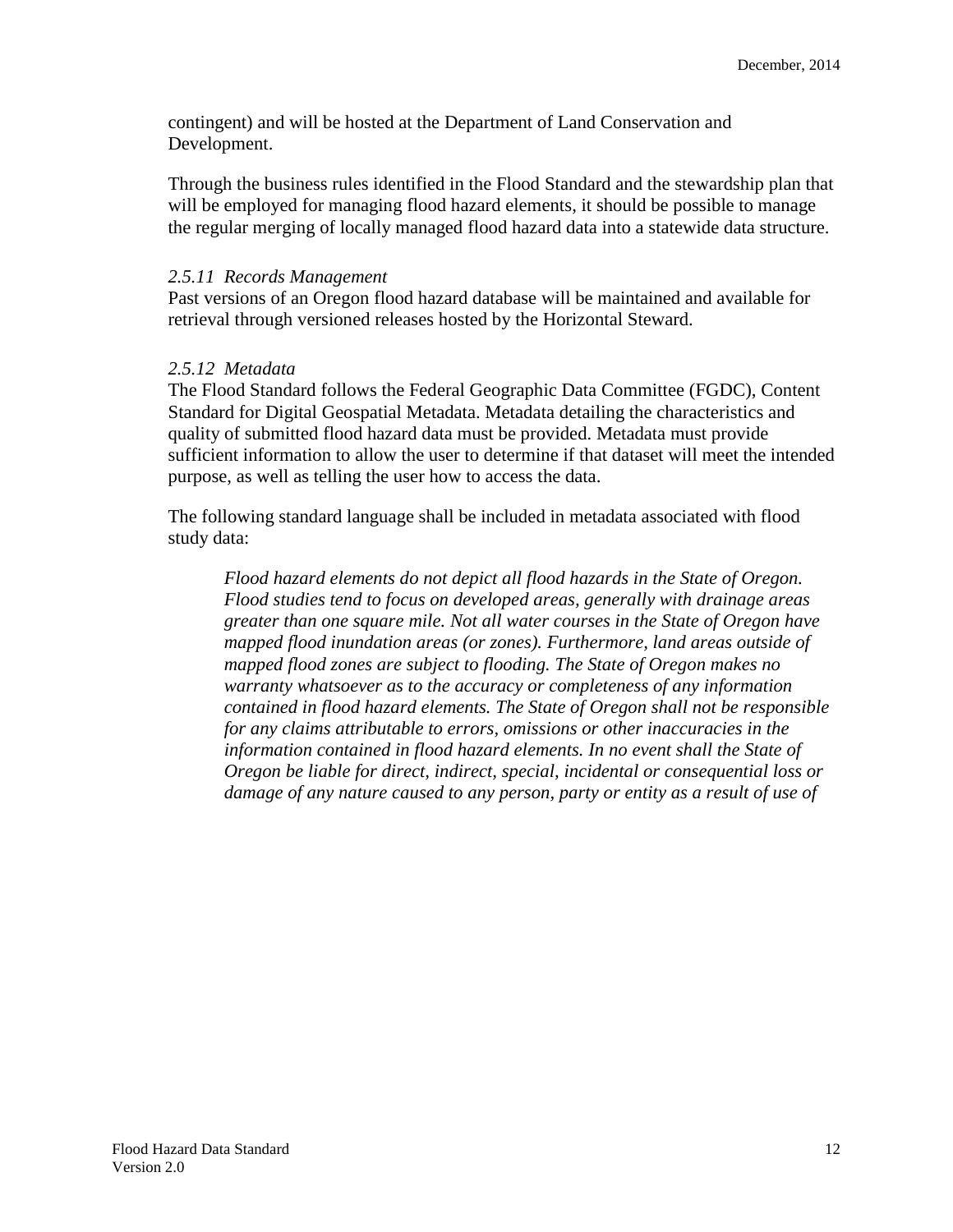*the information set forth herein. The State of Oregon hereby disclaims liability for any such loss or damage.*

## <span id="page-12-0"></span>**3.0 Data Characteristics**

## <span id="page-12-2"></span><span id="page-12-1"></span>**3.1 Minimum Data Elements**

*3.1.1 Polygons*

Table 1.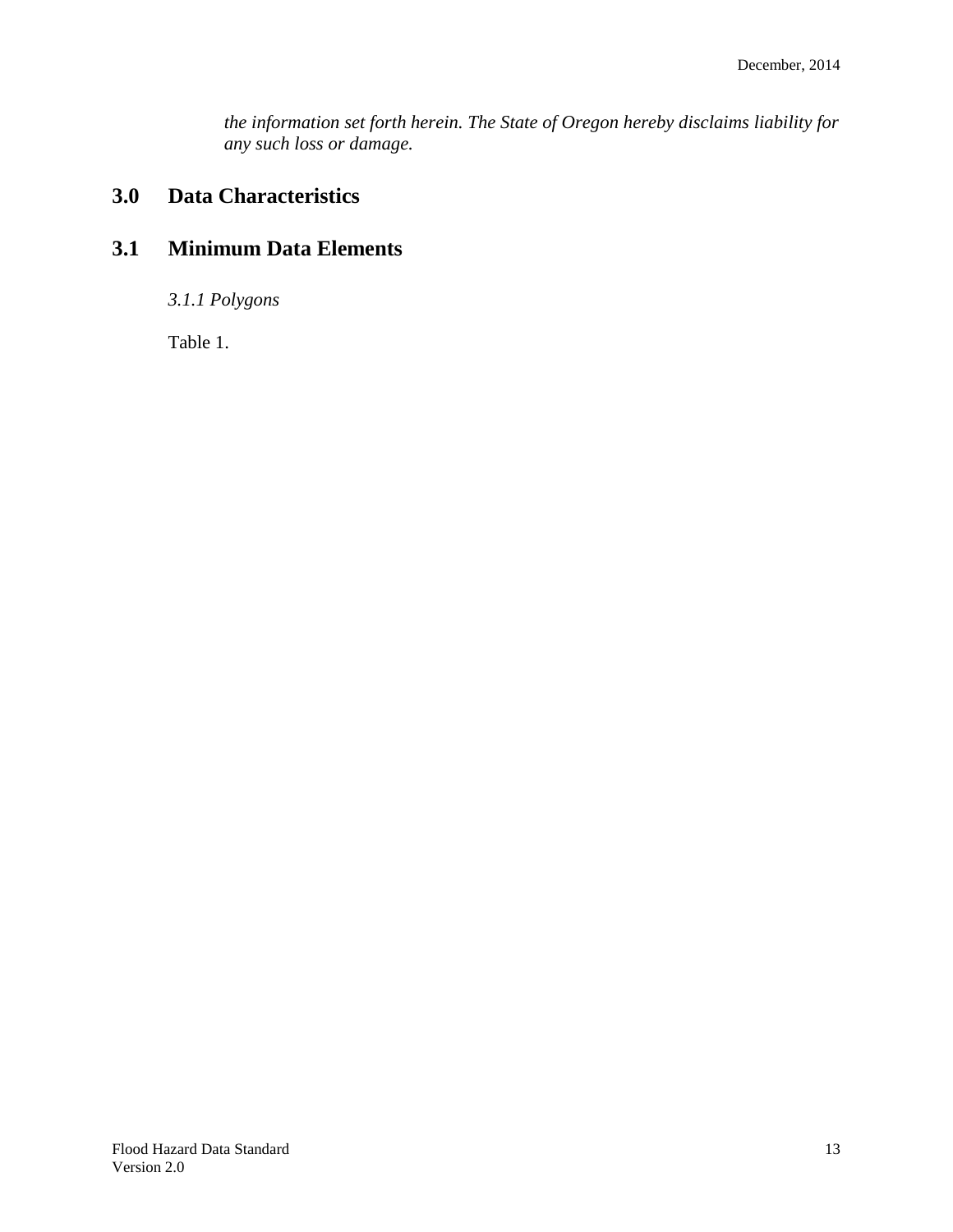| FEMA_FLD_HAZ_AR - FEMA flood insurance study inundation zones. |             |              |                                                                                                      |  |
|----------------------------------------------------------------|-------------|--------------|------------------------------------------------------------------------------------------------------|--|
| <b>ITEM NAME</b>                                               | <b>TYPE</b> | <b>WIDTH</b> | <b>DESCRIPTION</b>                                                                                   |  |
| FLD_AR_ID                                                      | Text        | 25           | Unique feature identifier: sequential, unique id                                                     |  |
|                                                                |             |              | generated by the horizontal steward.                                                                 |  |
| <b>COUNTY</b>                                                  | Text        | 50           | Identifies county inundation zone falls within.                                                      |  |
| STUDY_TYP                                                      | Text        | 28           | The type of flood risk project performed for flood                                                   |  |
|                                                                |             |              | hazard identification. Acceptable values for this                                                    |  |
|                                                                |             |              | field are listed in the D_Study_Typ table in the                                                     |  |
|                                                                |             |              | FEMA Guidelines.                                                                                     |  |
| FLD_ZONE                                                       | Text        | 17           | Flood zone designation. These zones are used by                                                      |  |
|                                                                |             |              | FEMA to designate the SFHAs for insurance                                                            |  |
|                                                                |             |              | rating purposes. Acceptable values for this field                                                    |  |
|                                                                |             |              | are listed in the D_Zone table in the FEMA                                                           |  |
|                                                                |             |              | Guidelines.                                                                                          |  |
| SFHA_TF                                                        | Text        | 1            | Special Flood Hazard Area. If the area is within a                                                   |  |
|                                                                |             |              | SFHA this field would be true. This field will be                                                    |  |
|                                                                |             |              | true for any area coded as an A or V flood zone                                                      |  |
|                                                                |             |              | area. It should be false for any X or D flood<br>areas. Acceptables values for this field are listed |  |
|                                                                |             |              | in the D_TrueFalse table in the FEMA                                                                 |  |
|                                                                |             |              | Guidelines.                                                                                          |  |
| <b>STATUS</b>                                                  | Text        | 11           | Status of the FEMA flood insurance study; either                                                     |  |
|                                                                |             |              | effective, preliminary, or draft.                                                                    |  |
| <b>SOURCE</b>                                                  | Text        | 50           | Source of the flood study inundation zone; either                                                    |  |
|                                                                |             |              | DFIRM, Q3, or other (specified).                                                                     |  |
| EFF_DATE                                                       | Text        | 10           | Effective date of flood insurance study; required                                                    |  |
|                                                                |             |              | if applicable.                                                                                       |  |
| <b>PUB_DATE</b>                                                | Text        | 10           | Publish date of draft or preliminary flood                                                           |  |
|                                                                |             |              | insurance study; required if applicable.                                                             |  |
|                                                                |             |              | <b>OTHER_FLD_HAZ_AR</b> - Non-FEMA flood insurance study inundation zones.                           |  |
| <b>ITEM NAME</b>                                               | <b>TYPE</b> | <b>WIDTH</b> | <b>DESCRIPTION</b>                                                                                   |  |
| FLD_STU_ID                                                     | Text        | 25           | Unique feature identifier: sequential, unique id                                                     |  |
|                                                                |             |              | generated by the horizontal steward.                                                                 |  |
| <b>REACH_ID</b>                                                | Text        | 25           | Lookup to unique id for associated study reach.                                                      |  |
| <b>RECURR</b>                                                  | Text        | 50           | Recurrence interval (or annual exceedence                                                            |  |
|                                                                |             |              | probability).                                                                                        |  |
| <b>SRC ENTIT</b>                                               | Text        | 100          | Entity that produced the flood study.                                                                |  |
| <b>PUB DATE</b>                                                | Text        | 20           | Date flood study was published.                                                                      |  |
| <b>OBS_INUNDATION_AR</b> - Observed inundation zones.          |             |              |                                                                                                      |  |
| <b>ITEM NAME</b>                                               | <b>TYPE</b> | <b>WIDTH</b> | <b>DESCRIPTION</b>                                                                                   |  |
| FLD INU ID                                                     | Text        | 25           | Unique feature identifier: sequential, unique id                                                     |  |
|                                                                |             |              | generated by the horizontal steward.                                                                 |  |
| WTR_NM                                                         | Text        | 200          | $Stream(s)$ and/or water body(s) where inundation                                                    |  |
|                                                                |             |              | was mapped.                                                                                          |  |
| <b>EVENT_NAME</b>                                              | Text        | 200          | Name of flood event.                                                                                 |  |
| EVENT_STRT                                                     | Text        | 10           | Date flood event started.                                                                            |  |
| SRC_ENTIT                                                      | Text        | 100          | Entity that produced the inundation zone.                                                            |  |
| <b>PUB_DATE</b>                                                | Text        | 20           | Date inundation zone was published.                                                                  |  |

#### <span id="page-13-0"></span>*3.1.2 Lines*

Table 2.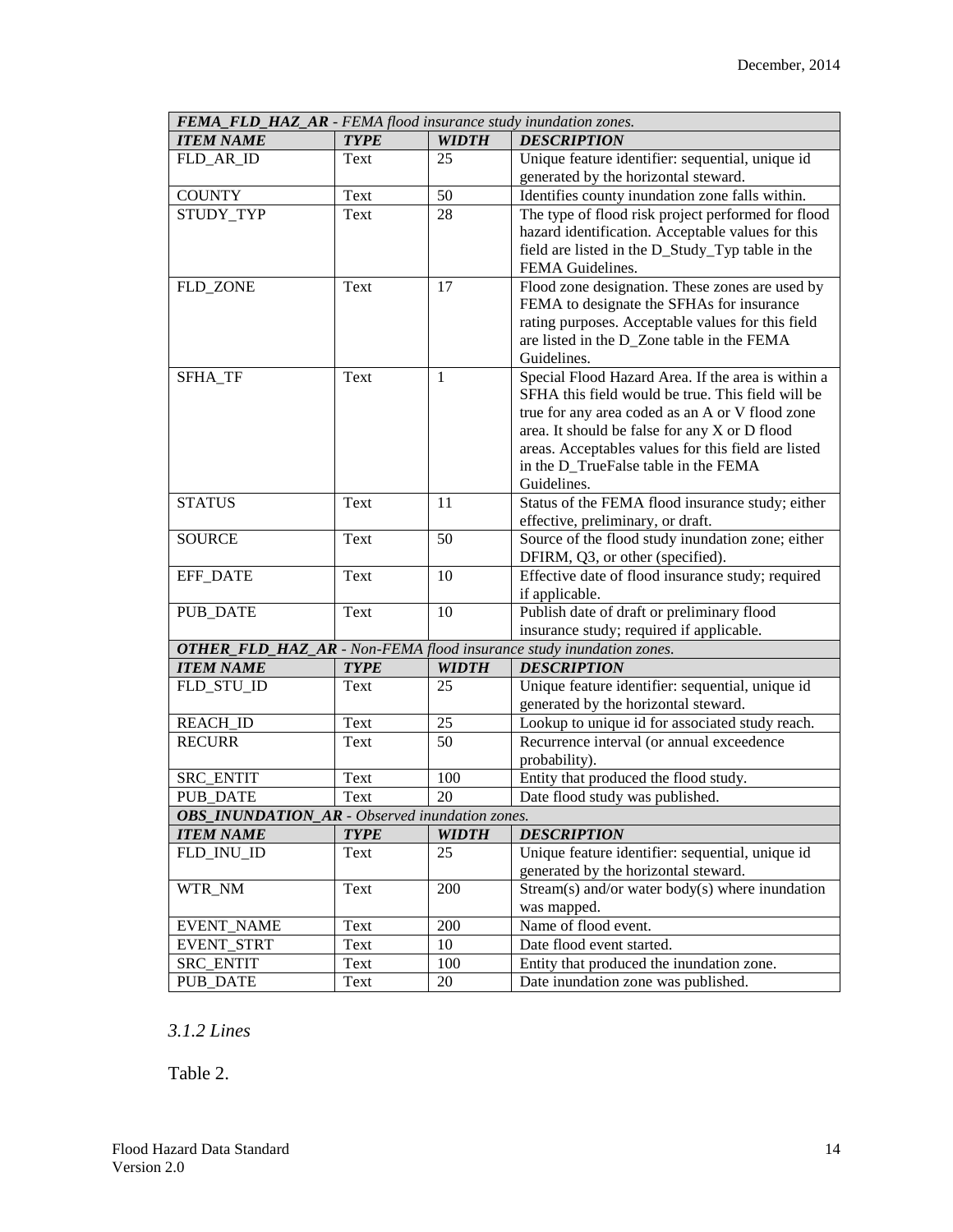| FEMA_PROFIL_BASLN - FEMA flood insurance study reaches (aka profile baselines). |             |              |                                                                                                   |  |  |
|---------------------------------------------------------------------------------|-------------|--------------|---------------------------------------------------------------------------------------------------|--|--|
| <b>ITEM NAME</b>                                                                | <b>TYPE</b> | <b>WIDTH</b> | <b>DESCRIPTION</b>                                                                                |  |  |
| <b>BASELN ID</b>                                                                | Text        | 25           | Unique feature identifier: sequential, unique id<br>generated by the horizontal steward.          |  |  |
| <b>COUNTY</b>                                                                   | Text        | 50           | Identifies county profile baseline falls within.                                                  |  |  |
| WTR_NM                                                                          | Text        | 100          | The formal name of the surface water feature.                                                     |  |  |
| WTR_TYP                                                                         | Text        | 38           |                                                                                                   |  |  |
| STUDY_TYP                                                                       | Text        | 28           | Describes the type of flood risk project performed                                                |  |  |
|                                                                                 |             |              | for flood hazard identification. Acceptable values                                                |  |  |
|                                                                                 |             |              | for this field are listed in the D_Study_Typ table in<br>the FEMA Guidelines.                     |  |  |
| R_ST_DESC                                                                       | Text        | 254          | Describes the location of the start of the flood risk<br>project reach.                           |  |  |
| <b>R_END_DESC</b>                                                               | Text        | 254          | Describes the location of the end of the flood risk<br>project reach.                             |  |  |
| <b>STATUS</b>                                                                   | Text        | 11           | Status of the FEMA flood insurance study; either                                                  |  |  |
| <b>SOURCE</b>                                                                   | Text        | 50           | effective, preliminary, or draft.<br>Source of the flood study inundation zone; either            |  |  |
|                                                                                 |             |              | DFIRM, Q3, or other (specified).                                                                  |  |  |
| EFF_DATE                                                                        | Text        | 10           | Effective date of flood insurance study; required if<br>applicable.                               |  |  |
| PUB_DATE                                                                        | Text        | 10           | Publish date of draft or preliminary flood insurance<br>study; required if applicable.            |  |  |
|                                                                                 | Text        | 14           | Reach code for stream reach in the National                                                       |  |  |
| NHD_RCH_UP                                                                      |             |              | Hydrography Dataset at the upstream terminus of                                                   |  |  |
|                                                                                 |             |              | the study reach.                                                                                  |  |  |
| NHD_RCH_DN                                                                      | Text        | 14           | Reach code for stream reach in the National                                                       |  |  |
|                                                                                 |             |              | Hydrography Dataset at the downstream terminus                                                    |  |  |
|                                                                                 |             |              | of the study reach.                                                                               |  |  |
| FEMA_XS - FEMA flood insurance study cross-sections.                            |             |              |                                                                                                   |  |  |
| <b>ITEM NAME</b>                                                                | <b>TYPE</b> | <b>WIDTH</b> | <b>DESCRIPTION</b>                                                                                |  |  |
| XS_LN_ID                                                                        | Text        | 25           | Unique feature identifier: sequential, unique id                                                  |  |  |
|                                                                                 |             |              | generated by the horizontal steward.                                                              |  |  |
| <b>BASELN ID</b>                                                                | Text        | 25           | Lookup to unique id for associated FEMA flood                                                     |  |  |
|                                                                                 |             |              | insurance study reach (or profile baseline).                                                      |  |  |
| <b>COUNTY</b>                                                                   | Text        | 50           | Identifies county cross-section falls within.                                                     |  |  |
| WTR_NM                                                                          | Text        | 100          | The name of the stream or water body.                                                             |  |  |
| XS LTR                                                                          | Text        | 12           | Cross section letter. This is the letter or number                                                |  |  |
|                                                                                 |             |              | that is assigned to the cross section on the                                                      |  |  |
|                                                                                 |             |              | hardcopy FIRM and in the FIS report. This field is                                                |  |  |
|                                                                                 |             |              | populated when the cross section is lettered.                                                     |  |  |
| WSEL_REG                                                                        | Double      | Default      | The modeled water-surface elevation for the 1%                                                    |  |  |
|                                                                                 |             |              | annual chance flood event in the stream channel at                                                |  |  |
|                                                                                 |             |              | this cross-section.                                                                               |  |  |
| LEN_UNIT                                                                        | Text        | 16           | Unit indicates the measurement system used for the                                                |  |  |
|                                                                                 |             |              | water-surface and streambed elevations.                                                           |  |  |
|                                                                                 |             |              | Acceptable values for this field are listed in the                                                |  |  |
|                                                                                 |             |              | D_Length_Units table in the FEMA Guidelines.                                                      |  |  |
| V_DATUM                                                                         | Text        | 17           | Vertical datum. Acceptable values for this field are<br>listed in the D_V_Datum table in the FEMA |  |  |
|                                                                                 |             |              | Guidelines.                                                                                       |  |  |
| <b>STATUS</b>                                                                   | Text        | 11           | Status of the FEMA flood insurance study; either                                                  |  |  |
|                                                                                 |             |              | effective, preliminary, or draft.                                                                 |  |  |
| <b>SOURCE</b>                                                                   | Text        | 50           | Source of the flood study inundation zone; either                                                 |  |  |
|                                                                                 |             |              | DFIRM, Q3, or other (specified).                                                                  |  |  |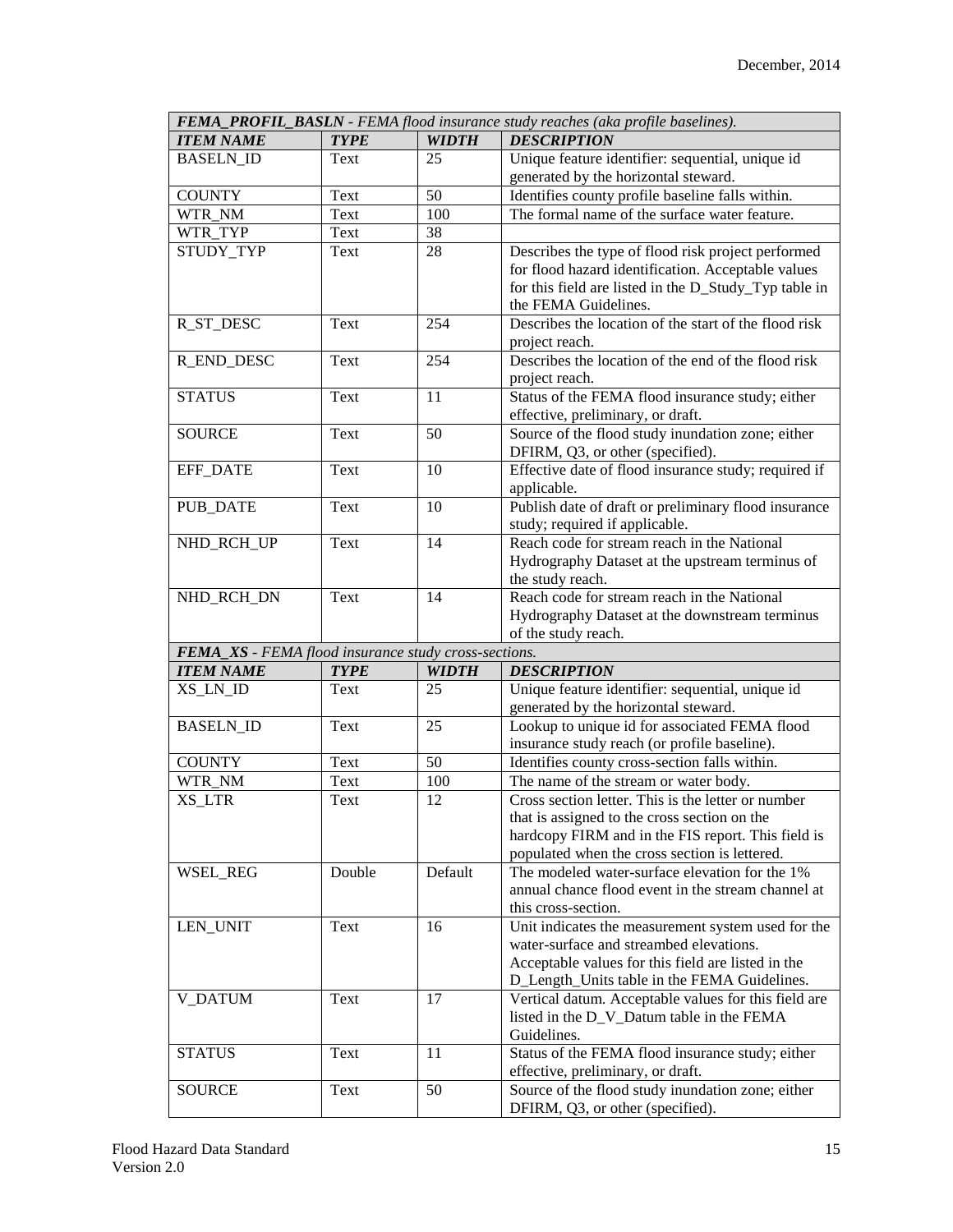| <b>EFF_DATE</b>                                          | Text        | 10           | Effective date of flood insurance study; required if<br>applicable.                      |
|----------------------------------------------------------|-------------|--------------|------------------------------------------------------------------------------------------|
|                                                          |             |              |                                                                                          |
| <b>PUB_DATE</b>                                          | Text        | 10           | Publish date of draft or preliminary flood insurance<br>study; required if applicable.   |
| NHD_RCH_CD                                               | Text        | 14           | Reach code for stream reach the cross-section                                            |
|                                                          |             |              | intersects in the National Hydrography Dataset.                                          |
| FEMA_BFE - FEMA flood study base flood elevation lines.  |             |              |                                                                                          |
|                                                          |             |              |                                                                                          |
| <b>ITEM NAME</b>                                         | <b>TYPE</b> | <b>WIDTH</b> | <b>DESCRIPTION</b>                                                                       |
| <b>BFE_LN_ID</b>                                         | Text        | 25           | Unique feature identifier: sequential, unique id<br>generated by the horizontal steward. |
| <b>BASELN_ID</b>                                         | Text        | 25           | Lookup to unique id for associated FEMA flood                                            |
|                                                          |             |              | insurance study reach (or profile baseline).                                             |
| <b>COUNTY</b>                                            | Text        | 50           | Identifies county BFE falls within.                                                      |
| <b>ELEV</b>                                              | Double      | Default      | The rounded, whole-foot elevation of the 1%                                              |
|                                                          |             |              | annual chance flood.                                                                     |
| LEN_UNIT                                                 | Text        | 16           | Unit indicates the measurement system used for the                                       |
|                                                          |             |              | water-surface and streambed elevations.                                                  |
|                                                          |             |              | Acceptable values for this field are listed in the                                       |
|                                                          |             |              | D_Length_Units table in the FEMA Guidelines.                                             |
| <b>V_DATUM</b>                                           | Text        | 17           | Vertical datum. Acceptable values for this field are                                     |
|                                                          |             |              | listed in the D_V_Datum table in the FEMA                                                |
|                                                          |             |              | Guidelines.                                                                              |
| <b>STATUS</b>                                            | Text        | 11           | Status of the FEMA flood insurance study; either                                         |
|                                                          |             |              | effective, preliminary, or draft.                                                        |
| <b>SOURCE</b>                                            | Text        | 50           | Source of the flood study inundation zone; either                                        |
|                                                          |             |              | DFIRM, Q3, or other (specified).                                                         |
| <b>EFF_DATE</b>                                          | Text        | 10           | Effective date of flood insurance study; required if                                     |
|                                                          |             |              | applicable.                                                                              |
| <b>PUB_DATE</b>                                          | Text        | 10           | Publish date of draft or preliminary flood insurance                                     |
|                                                          |             |              | study; required if applicable.                                                           |
| NHD_RCH_CD                                               | Text        | 14           | Reach code for stream reach the base flood                                               |
|                                                          |             |              | elevation line intersects in the National                                                |
|                                                          |             |              | Hydrography Dataset.                                                                     |
| <b>OTHER_STUDY_REACH</b> - Non-FEMA flood study reaches. |             |              |                                                                                          |
| <b>ITEM NAME</b>                                         | <b>TYPE</b> | <b>WIDTH</b> | <b>DESCRIPTION</b>                                                                       |
| <b>REACH_ID</b>                                          | Text        | 25           | Unique feature identifier: sequential, unique id                                         |
|                                                          |             |              | generated by the horizontal steward.                                                     |
| WTR_NM                                                   | Text        | 100          | The formal name of the surface water feature.                                            |
| <b>SRC ENTIT</b>                                         | Text        | 100          | Entity that produced the flood study.                                                    |
| <b>PUB_DATE</b>                                          | Text        | 20           | Date flood study was published.                                                          |
| NHD_RCH_UP                                               | Text        | 14           | Reach code for stream reach in the National                                              |
|                                                          |             |              | Hydrography Dataset at the upstream terminus of                                          |
|                                                          |             |              | the study reach.                                                                         |
| NHD_RCH_DN                                               | Text        | 14           | Reach code for stream reach in the National                                              |
|                                                          |             |              | Hydrography Dataset at the downstream terminus                                           |
|                                                          |             |              | of the study reach.                                                                      |
| <b>OTHER_XS</b> - Non-FEMA flood study cross-sections.   |             |              |                                                                                          |
| <b>ITEM NAME</b>                                         | <b>TYPE</b> | <b>WIDTH</b> | <b>DESCRIPTION</b>                                                                       |
| O_XS_LN_ID                                               | Text        | 25           | Unique feature identifier: sequential, unique id                                         |
|                                                          |             |              | generated by the horizontal steward.                                                     |
| <b>REACH_ID</b>                                          | Text        | 25           | Lookup to unique id for associated flood study                                           |
|                                                          |             |              | reach.                                                                                   |
| WTR_NM                                                   | Text        | 100          | The name of the stream or water body.                                                    |
| LEN_UNIT                                                 | Text        | 16           | Unit indicates the measurement system used for the                                       |
|                                                          |             |              | water-surface.                                                                           |
|                                                          |             |              |                                                                                          |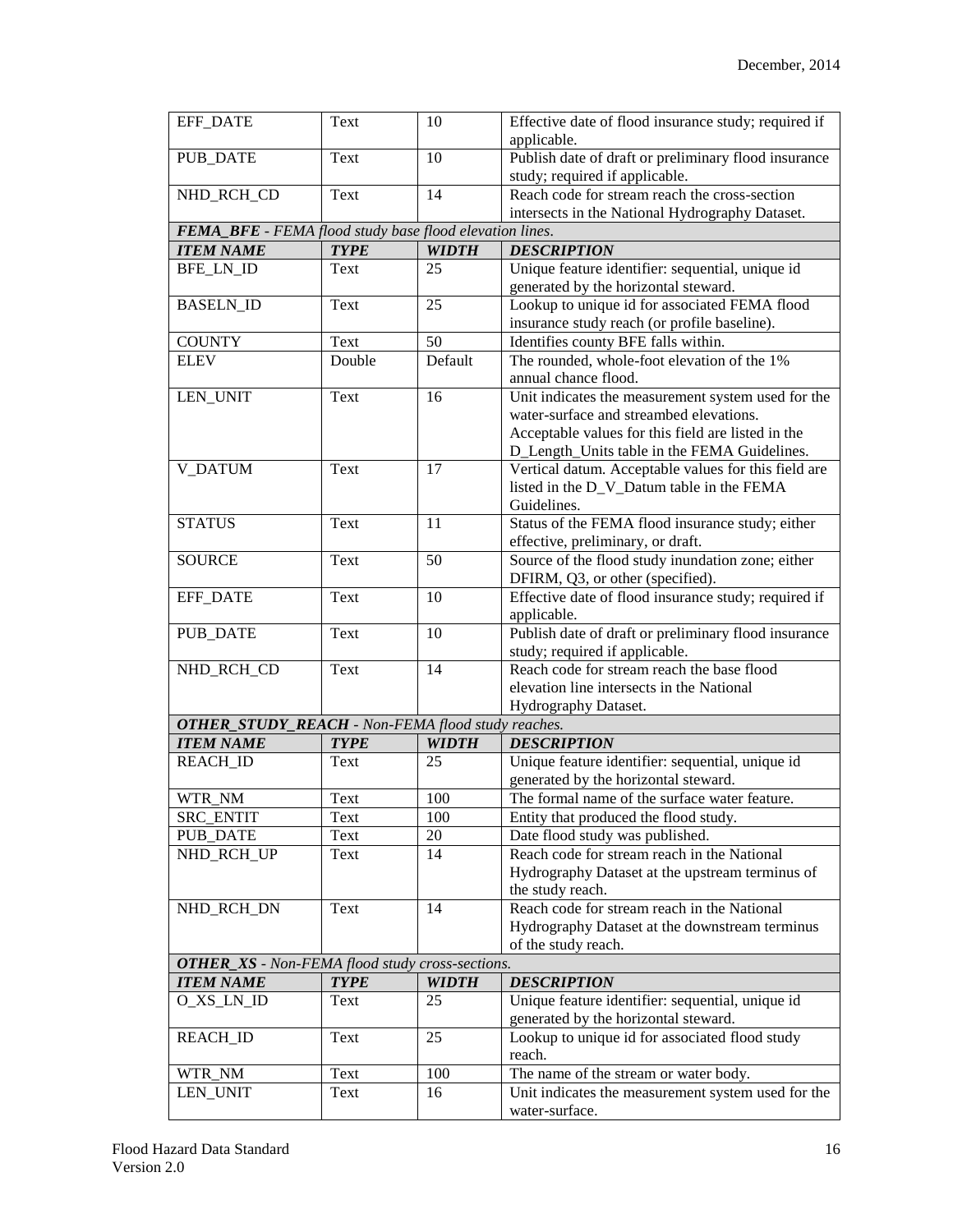| <b>V DATUM</b>   | Text |     | Vertical datum.                                 |
|------------------|------|-----|-------------------------------------------------|
| <b>SRC ENTIT</b> | Text | 100 | Entity that produced the flood study.           |
| PUB DATE         | Text | 10  | Date flood study was published.                 |
| NHD RCH CD       | Text | 14  | Reach code for stream reach the cross-section   |
|                  |      |     | intersects in the National Hydrography Dataset. |

#### *3.1.3 Points*

Table 3.

| FEMA_LOMC - FEMA Letter of Map Change (LOMC) locations. |             |                |                                                        |  |  |
|---------------------------------------------------------|-------------|----------------|--------------------------------------------------------|--|--|
| <b>ITEM NAME</b>                                        | <b>TYPE</b> | <b>WIDTH</b>   | <b>DESCRIPTION</b>                                     |  |  |
| LOMC_ID                                                 | Text        | 25             | Unique feature identifier: sequential, unique id       |  |  |
|                                                         |             |                | generated by horizontal steward.                       |  |  |
| <b>COUNTY</b>                                           | Text        | 50             | Identifies county LOMC falls within.                   |  |  |
| <b>EFF DATE</b>                                         | Text        | 10             | Effective date of the LOMC.                            |  |  |
| CASE_NO                                                 | Text        | 13             | The case number of the LOMC that is assigned by        |  |  |
|                                                         |             |                | FEMA.                                                  |  |  |
| <b>STATUS</b>                                           | Text        | 12             | Status of the LOMC. Acceptable values for this         |  |  |
|                                                         |             |                | field are listed in the D_LOMC_Status table in the     |  |  |
|                                                         |             |                | FEMA Guidelines.                                       |  |  |
| HWM_POINTS - High-water mark (HWM) locations.           |             |                |                                                        |  |  |
| <b>ITEM NAME</b>                                        | <b>TYPE</b> | <b>WIDTH</b>   | <b>DESCRIPTION</b>                                     |  |  |
| HWM ID                                                  | Text        | 25             | Unique feature identifier: sequential, unique id       |  |  |
|                                                         |             |                | generated by horizontal steward.                       |  |  |
| <b>AGENCY</b>                                           | Text        | 100            | Agency that collected the HWM.                         |  |  |
| <b>AGENCY ADD</b>                                       | Text        | 200            | Agency address.                                        |  |  |
| <b>AGENCY_CIT</b>                                       | Text        | 100            | Agency city.                                           |  |  |
| <b>AGENCY ST</b>                                        | Text        | $\overline{2}$ | Agency state.                                          |  |  |
| <b>AGENCY ZIP</b>                                       | Text        | $\overline{5}$ | Agency zip code.                                       |  |  |
| <b>EVENT NAME</b>                                       | Text        | 200            | Name of flood event.                                   |  |  |
| <b>EVENT STRT</b>                                       | Text        | 10             | Date flood event started.                              |  |  |
| WTR NM                                                  | Text        | 100            | Name of stream or water body.                          |  |  |
| <b>LAT DD</b>                                           | Text        | 25             | HWM point latitude in decimal degrees.                 |  |  |
| LONG_DD                                                 | Text        | 25             | HWM point longitude in decimal degrees.                |  |  |
| H DATUM                                                 | Text        | 5              | Horizontal datum; acceptable values = NAD27,           |  |  |
|                                                         |             |                | NAD83, WGS84                                           |  |  |
| ELEV_FT                                                 | Text        | 20             | Elevation in feet.                                     |  |  |
| <b>V DATUM</b>                                          | Text        | 6              | Vertical datum; acceptable values = NGVD29,            |  |  |
|                                                         |             |                | NAVD88                                                 |  |  |
| <b>HWM_QUALIT</b>                                       | Tex         | 30             | Quality of the HWM; acceptable values $=$              |  |  |
|                                                         |             |                | Excellent (+/- 0.02 ft), Good (+/- 0.05 ft), Fair (+/- |  |  |
|                                                         |             |                | 0.1 ft), Poor (+/- 0.2 ft), Very Poor (> +/- 0.20 ft)  |  |  |

# <span id="page-16-1"></span><span id="page-16-0"></span>**3.2 Optional Data Elements**

*3.2.1 Polygons*

Table 4.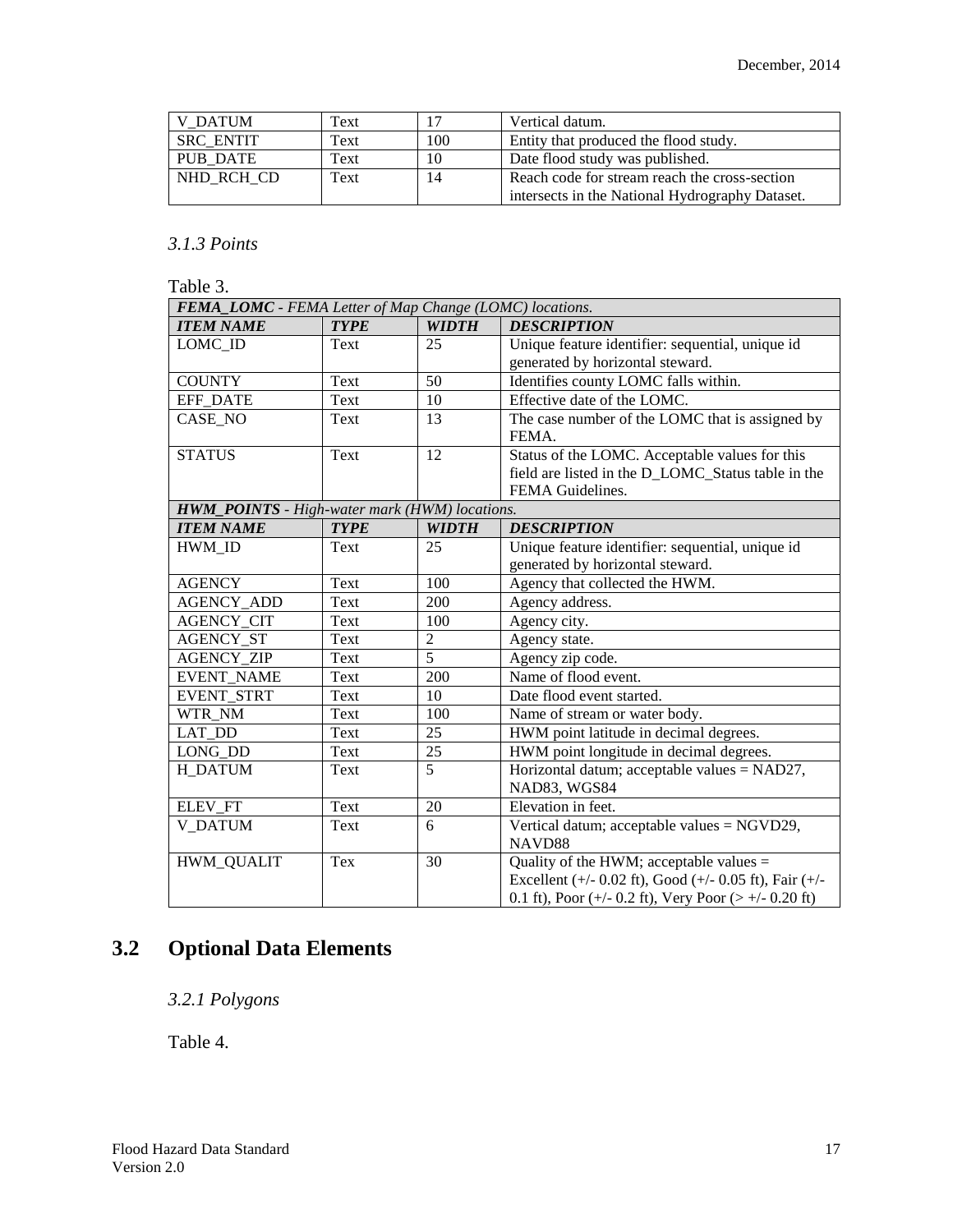| <b>FEMA_FLD_HAZ_AR</b> - FEMA flood insurance study inundation zones. |                                                                            |              |                                                      |  |  |  |  |
|-----------------------------------------------------------------------|----------------------------------------------------------------------------|--------------|------------------------------------------------------|--|--|--|--|
| <b>ITEM NAME</b>                                                      | <b>TYPE</b>                                                                | <b>WIDTH</b> | <b>DESCRIPTION</b>                                   |  |  |  |  |
| ZONE_SUBTY                                                            | Text                                                                       | 57           | This field captures additional information about the |  |  |  |  |
|                                                                       |                                                                            |              | flood zones not related to insurance rate purposes.  |  |  |  |  |
|                                                                       |                                                                            |              | Acceptable values for this field are listed in the   |  |  |  |  |
|                                                                       |                                                                            |              | D_Zone_Subtype table of the FEMA Guidelines.         |  |  |  |  |
| STATIC_BFE                                                            | Double                                                                     | Default      | Populated for areas that have been determined to     |  |  |  |  |
|                                                                       |                                                                            |              | have a constant Base Flood Elevation (BFE) over a    |  |  |  |  |
|                                                                       |                                                                            |              | flood zones.                                         |  |  |  |  |
| <b>V_DATUM</b>                                                        | Text                                                                       | 17           | Vertical datum. Acceptable values for this field are |  |  |  |  |
|                                                                       |                                                                            |              | listed in the D_V_Datum table in the FEMA            |  |  |  |  |
|                                                                       |                                                                            |              | Guidelines.                                          |  |  |  |  |
| <b>DEPTH</b>                                                          | Double                                                                     | Default      | Depth for Zone AO areas.                             |  |  |  |  |
| LEN_UNIT                                                              | Text                                                                       | 16           | Indicates the measurement system used for the        |  |  |  |  |
|                                                                       |                                                                            |              | BFEs and/or depths. Acceptable values for this       |  |  |  |  |
|                                                                       |                                                                            |              | field are listed in the D_Lenght_Units table in the  |  |  |  |  |
|                                                                       |                                                                            |              | FEMA Guidelines.                                     |  |  |  |  |
| <b>VELOCITY</b>                                                       | Double                                                                     | Default      | The velocity measurement of the flood flow in the    |  |  |  |  |
|                                                                       |                                                                            |              | area.                                                |  |  |  |  |
| VEL_UNIT                                                              | Text                                                                       | 20           | The unit of measurement for the velocity.            |  |  |  |  |
|                                                                       |                                                                            |              |                                                      |  |  |  |  |
|                                                                       |                                                                            |              | Acceptable values for this field are listed in the   |  |  |  |  |
|                                                                       |                                                                            |              | D_Velocity_Units table in the FEMA Guidelines.       |  |  |  |  |
| AR REVERT                                                             | Text                                                                       | 17           | If this area is Zone AR in the Fld_Zone field, this  |  |  |  |  |
|                                                                       |                                                                            |              | field would hold the zone that area would revert to  |  |  |  |  |
|                                                                       |                                                                            |              | if the AR zone were removed. Acceptable values       |  |  |  |  |
|                                                                       |                                                                            |              | for this field are listed in the D_Zone table in the |  |  |  |  |
|                                                                       |                                                                            |              | FEMA Guidelines, but should only include one of      |  |  |  |  |
|                                                                       |                                                                            |              | AE, AO, AH, A, and X domain values.                  |  |  |  |  |
| <b>AR_SUBTRV</b>                                                      | Text                                                                       | 57           | If this area is Zone AR in the Fld_Zone field, this  |  |  |  |  |
|                                                                       |                                                                            |              | field would hold the zone subtype that area would    |  |  |  |  |
|                                                                       |                                                                            |              | revert to if the AR zone were removed. Acceptable    |  |  |  |  |
|                                                                       |                                                                            |              | values for this field are listed in the              |  |  |  |  |
|                                                                       |                                                                            |              | D_Zone_Subtype table in the FEMA Guidelines,         |  |  |  |  |
|                                                                       |                                                                            |              | and must be one of the allowable subtypes for        |  |  |  |  |
|                                                                       |                                                                            |              | Zones AE, AO, AH, A, or X.                           |  |  |  |  |
| <b>BFE_REVERT</b>                                                     | Double                                                                     | Default      | If zone is Zone AR in Fld_Zone field, this field     |  |  |  |  |
|                                                                       |                                                                            |              | would hold the static BFE for the reverted zone.     |  |  |  |  |
| <b>DEP REVERT</b>                                                     | Double                                                                     | Default      | If zone is Zone AR in Fld_Zone field, this field     |  |  |  |  |
|                                                                       |                                                                            |              | would hold the depth for the reverted zone.          |  |  |  |  |
| <b>DUAL_ZONE</b>                                                      | Text                                                                       | 1            | If the flood hazard areas shown on the effective     |  |  |  |  |
|                                                                       |                                                                            |              | FIRM shall be designated as "dual" flood insurance   |  |  |  |  |
|                                                                       |                                                                            |              | rate zones, this field will the coded as true.       |  |  |  |  |
|                                                                       |                                                                            |              | Acceptable values for this field are listed in the   |  |  |  |  |
|                                                                       |                                                                            |              | D_TrueFalse table in the FEMA Guidelines.            |  |  |  |  |
| <b>FIS_LINK</b>                                                       | Text                                                                       | 254          | Link to the Flood Insurance Study report associated  |  |  |  |  |
|                                                                       |                                                                            |              | with this flood zone.                                |  |  |  |  |
|                                                                       | <b>OTHER_FLD_HAZ_AR</b> - Non-FEMA flood insurance study inundation zones. |              |                                                      |  |  |  |  |
| <b>ITEM NAME</b>                                                      | <b>TYPE</b>                                                                | <b>WIDTH</b> | <b>DESCRIPTION</b>                                   |  |  |  |  |
| ZONE_SUBTY                                                            | Text                                                                       | 57           | Zone designation within the flood zone; example:     |  |  |  |  |
|                                                                       |                                                                            |              | floodway.                                            |  |  |  |  |
| STATIC_WSEL                                                           | Double                                                                     | Default      | Populated for areas that have been determined to     |  |  |  |  |
|                                                                       |                                                                            |              | have a constant water surface elevation (WSEL)       |  |  |  |  |
|                                                                       |                                                                            |              | over a flood zone.                                   |  |  |  |  |
| <b>V_DATUM</b>                                                        | Text                                                                       | 17           | Vertical datum.                                      |  |  |  |  |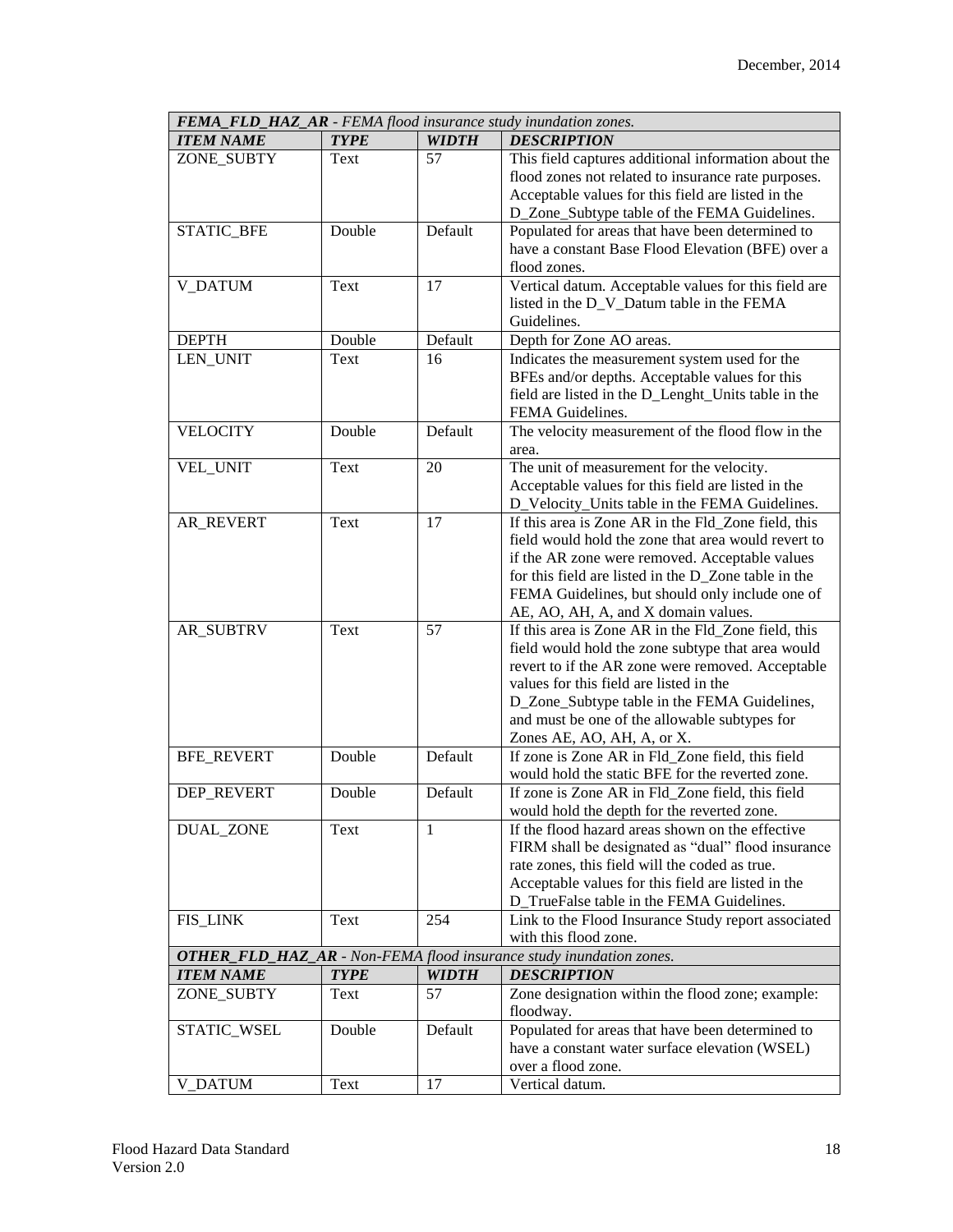| <b>DEPTH</b>                                          | Double      | Default      | For areas where a depth of flooding is defined<br>within the flood zone. |  |  |
|-------------------------------------------------------|-------------|--------------|--------------------------------------------------------------------------|--|--|
| LEN UNIT                                              | Text        | 16           | Indicates the measurement system used for the                            |  |  |
|                                                       |             |              | WSELs and/or depths.                                                     |  |  |
| <b>REP LINK</b>                                       | Text        | 254          | Link to technical report describing the flood study.                     |  |  |
| <b>OBS_INUNDATION_AR</b> - Observed inundation zones. |             |              |                                                                          |  |  |
| <b>ITEM NAME</b>                                      | <b>TYPE</b> | <b>WIDTH</b> | <b>DESCRIPTION</b>                                                       |  |  |
| EVENT_END                                             | Text        | 10           | Date of flood event end.                                                 |  |  |
| <b>TOPO SRCE</b>                                      | Text        | 100          | Source of topographic data inundation was mapped                         |  |  |
|                                                       |             |              | on.                                                                      |  |  |
| <b>REP LINK</b>                                       | Text        | 254          | Link to report describing the development of this                        |  |  |
|                                                       |             |              | inundation zone.                                                         |  |  |

#### <span id="page-18-0"></span>*3.2.2 Lines*

Table 5.

| FEMA_PROFIL_BASLN - FEMA flood insurance study reaches (aka profile baselines). |                                                         |              |                                                     |  |  |  |
|---------------------------------------------------------------------------------|---------------------------------------------------------|--------------|-----------------------------------------------------|--|--|--|
| <b>ITEM NAME</b>                                                                | <b>TYPE</b>                                             | <b>WIDTH</b> | <b>DESCRIPTION</b>                                  |  |  |  |
| FLD PROB1                                                                       | Text                                                    | 254          | Description of the flooding problems by the         |  |  |  |
|                                                                                 |                                                         |              | flooding source.                                    |  |  |  |
| FLD_PROB2                                                                       | Text                                                    | 254          | Additional room for description of the flooding     |  |  |  |
|                                                                                 |                                                         |              | problems by the flooding source.                    |  |  |  |
| FLD_PROB3                                                                       | Text                                                    | 254          | Additional room for description of the flooding     |  |  |  |
|                                                                                 |                                                         |              | problems by the flooding source.                    |  |  |  |
| <b>FIS_LINK</b>                                                                 | Text                                                    | 254          | Link to the Flood Insurance Study report associated |  |  |  |
|                                                                                 |                                                         |              | with this flood zone.                               |  |  |  |
| FEMA_XS - FEMA flood insurance study cross-sections.                            |                                                         |              |                                                     |  |  |  |
| <b>ITEM NAME</b>                                                                | <b>TYPE</b>                                             | <b>WIDTH</b> | <b>DESCRIPTION</b>                                  |  |  |  |
| FIS_LINK                                                                        | Text                                                    | 254          | Link to the Flood Insurance Study report associated |  |  |  |
|                                                                                 |                                                         |              | with this cross-section.                            |  |  |  |
| PROFL_LINK                                                                      | Text                                                    | 254          | Link to the flood profile page within the Flood     |  |  |  |
|                                                                                 |                                                         |              | Insurance Study report associated with this cross-  |  |  |  |
|                                                                                 |                                                         |              | section.                                            |  |  |  |
|                                                                                 | FEMA_BFE - FEMA flood study base flood elevation lines. |              |                                                     |  |  |  |
| <b>ITEM NAME</b>                                                                | <b>TYPE</b>                                             | <b>WIDTH</b> | <b>DESCRIPTION</b>                                  |  |  |  |
| <b>FIS_LINK</b>                                                                 | Text                                                    | 254          | Link to the Flood Insurance Study report associated |  |  |  |
|                                                                                 |                                                         |              | with this cross-section.                            |  |  |  |
| PROFL LINK                                                                      | Text                                                    | 254          | Link to the flood profile page within the Flood     |  |  |  |
|                                                                                 |                                                         |              | Insurance Study report associated with this cross-  |  |  |  |
|                                                                                 |                                                         |              | section.                                            |  |  |  |
| <b>OTHER_STUDY_REACH</b> - Non-FEMA flood study reaches.                        |                                                         |              |                                                     |  |  |  |
| <b>ITEM NAME</b>                                                                | <b>TYPE</b>                                             | <b>WIDTH</b> | <b>DESCRIPTION</b>                                  |  |  |  |
| <b>REP LINK</b>                                                                 | Text                                                    | 254          | Link to report describing the development of this   |  |  |  |
|                                                                                 |                                                         |              | flood study.                                        |  |  |  |
| <b>OTHER_XS</b> - Non-FEMA flood study cross-sections.                          |                                                         |              |                                                     |  |  |  |
| <b>ITEM NAME</b>                                                                | <b>TYPE</b>                                             | <b>WIDTH</b> | <b>DESCRIPTION</b>                                  |  |  |  |
| <b>REP_LINK</b>                                                                 | Text                                                    | 254          | Link to report describing the development of this   |  |  |  |
|                                                                                 |                                                         |              | flood study.                                        |  |  |  |
| PROFL_LINK                                                                      | Text                                                    | 254          | Link to flood profile associated with this cross-   |  |  |  |
|                                                                                 |                                                         |              | section.                                            |  |  |  |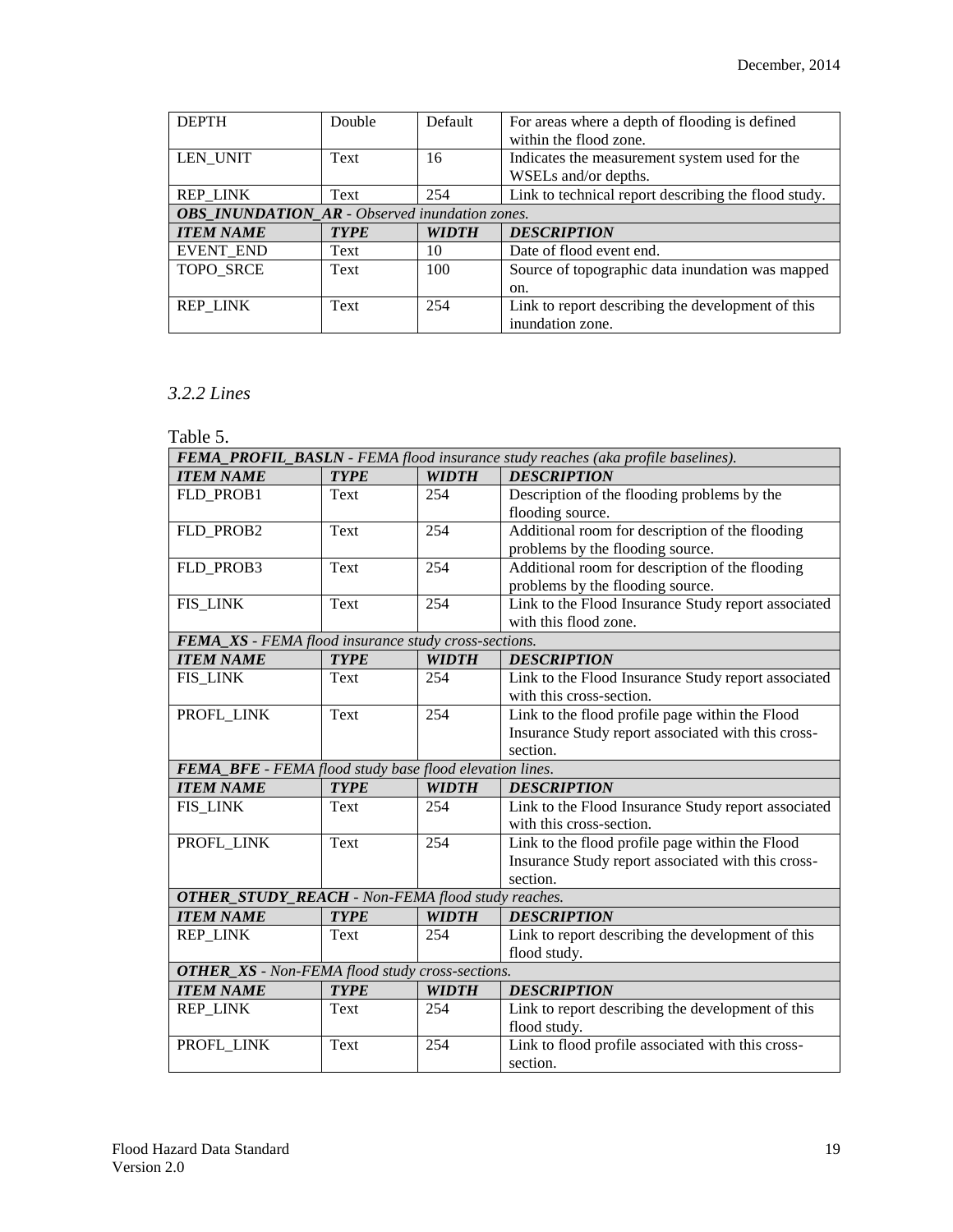#### *3.2.3 Points*

| Table 6.                                             |                                                         |                  |                                                       |  |  |  |
|------------------------------------------------------|---------------------------------------------------------|------------------|-------------------------------------------------------|--|--|--|
|                                                      | FEMA_LOMC - FEMA Letter of Map Change (LOMC) locations. |                  |                                                       |  |  |  |
| <b>ITEM NAME</b>                                     | <b>TYPE</b>                                             | <b>WIDTH</b>     | <b>DESCRIPTION</b>                                    |  |  |  |
| <b>SCALE</b>                                         | Text                                                    | 5                | For Letters of Map Revision (LOMRs) only, the         |  |  |  |
|                                                      |                                                         |                  | denominator of the effective LOMR scale as a          |  |  |  |
|                                                      |                                                         |                  | ratio. Acceptable values for this field are listed in |  |  |  |
|                                                      |                                                         |                  | the D_Scale table of the FEMA Guidelines.             |  |  |  |
| DOC LINK                                             | Text                                                    | 254              | Link to LOMC documentation.                           |  |  |  |
| <b>HWM_POINTS</b> - High-water mark (HWM) locations. |                                                         |                  |                                                       |  |  |  |
| <b>ITEM NAME</b>                                     | <b>TYPE</b>                                             | <b>WIDTH</b>     | <b>DESCRIPTION</b>                                    |  |  |  |
| APPR_AGNCY                                           | Text                                                    | 100              | Agency that approved the HWM point.                   |  |  |  |
| <b>APPR_DATE</b>                                     | Text                                                    | 10               | Approval date.                                        |  |  |  |
| <b>EVENT DESC</b>                                    | Text                                                    | $\overline{254}$ | Description of flood event.                           |  |  |  |
| <b>EVENT_END</b>                                     | Text                                                    | 10               | Date flood event end.                                 |  |  |  |
| <b>HWM DESC</b>                                      | <b>Text</b>                                             | 254              | Description of HWM.                                   |  |  |  |
| <b>BANK</b>                                          | Text                                                    | 5                | Stream bank when looking downstream; acceptable       |  |  |  |
|                                                      |                                                         |                  | values = Left, $Right$                                |  |  |  |
| HWM_TYPE                                             | Text                                                    | 50               | Type of HWM; acceptable values = Mud, Debris,         |  |  |  |
|                                                      |                                                         |                  | Clear Water, Vegetation Line, Seed Line, Stain        |  |  |  |
|                                                      |                                                         |                  | Line, Melted Snow Line, Peak at Present (Direct       |  |  |  |
|                                                      |                                                         |                  | Observation), Other (Note in Description)             |  |  |  |
| HWM ON                                               | Text                                                    | 100              | Where HWM was found, such as on trees,                |  |  |  |
|                                                      |                                                         |                  | buildings, utility poles, bridges, etc.               |  |  |  |
| COLLECT_DT                                           | Text                                                    | 10               | Date of collection.                                   |  |  |  |
| <b>ARRIVAL TM</b>                                    | Text                                                    | $\overline{7}$   | Time of arrival, local time.                          |  |  |  |
| <b>DEPART TM</b>                                     | Text                                                    | $\overline{7}$   | Time of departure, local time.                        |  |  |  |
| <b>CLLCT METH</b>                                    | Text                                                    | 100              | Collection method.                                    |  |  |  |
| <b>MARKER</b>                                        | Text                                                    | 50               | Type of HWM marker; acceptable values = Chalk,        |  |  |  |
|                                                      |                                                         |                  | Tape, Paint, Marker, Nail, Nail and HWM Tag,          |  |  |  |
|                                                      |                                                         |                  | Stake, Not Marked, Other (Note in Description)        |  |  |  |
| <b>STATUS</b>                                        | Text                                                    | $\overline{12}$  | Approval status; acceptable values = Approved,        |  |  |  |
|                                                      |                                                         |                  | Not Approved                                          |  |  |  |
| PEAK_DATE                                            | <b>Text</b>                                             | 10               | Date of peak stage.                                   |  |  |  |
| PHOTO_NM                                             | Text                                                    | 100              | Name of photo.                                        |  |  |  |
| PHOTO_DESC                                           | Text                                                    | 254              | Description of photo.                                 |  |  |  |
| PHO_LAT_DD                                           | Text                                                    | $\overline{25}$  | HWM point latitude in decimal degrees.                |  |  |  |
| PHO LON DD                                           | Text                                                    | $\overline{25}$  | HWM point longitude in decimal degrees.               |  |  |  |
| PHOTO DATE                                           | Text                                                    | $\overline{10}$  | Date photo was taken.                                 |  |  |  |
| PHOTO LINK                                           | Text                                                    | 254              | Link to photo.                                        |  |  |  |
| <b>REP_LINK</b>                                      | Text                                                    | 254              | Link to report describing collection of this high     |  |  |  |
|                                                      |                                                         |                  | water mark.                                           |  |  |  |

# <span id="page-19-0"></span>**Appendix A. Definition of Terms**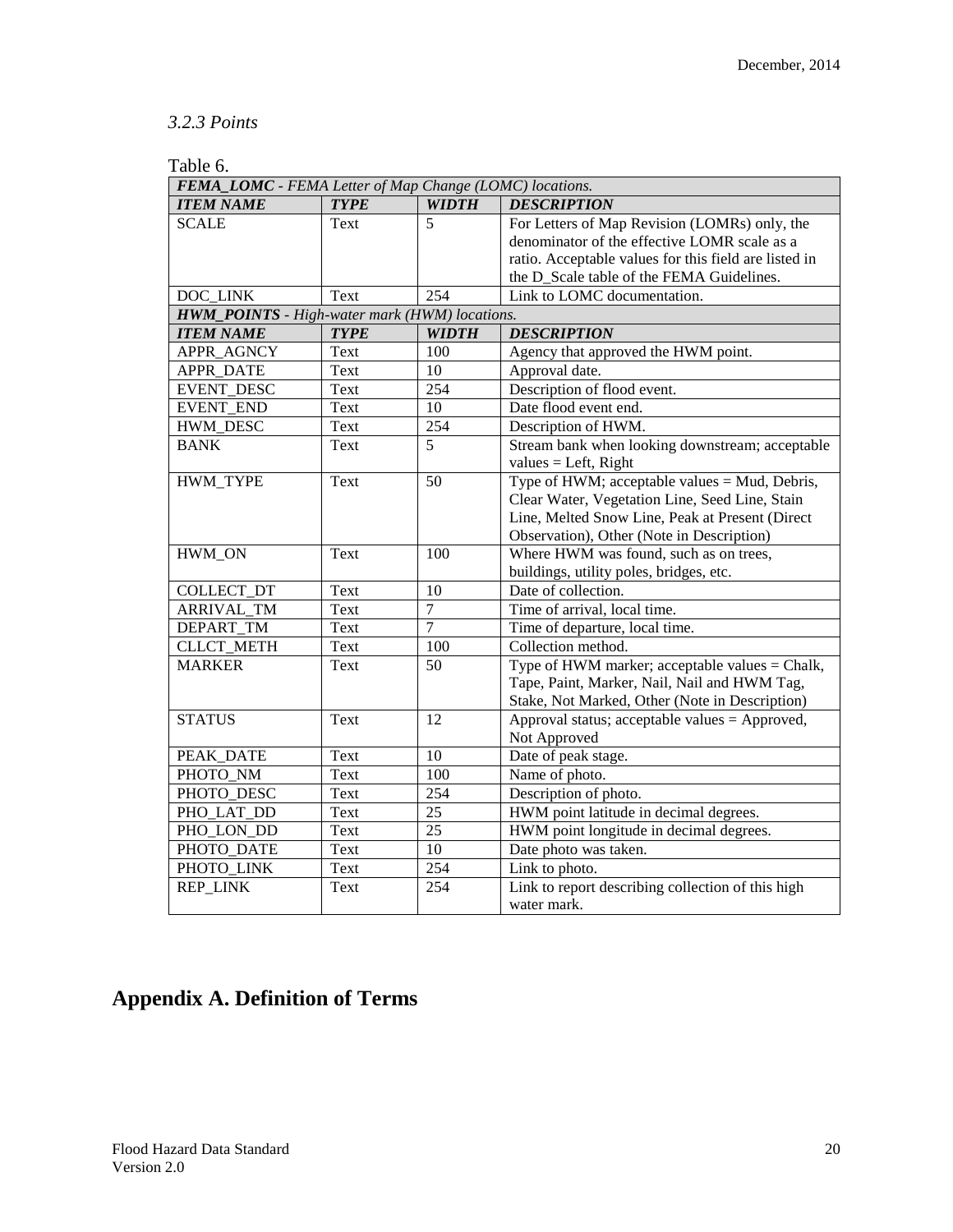| <b>Term</b>               | <b>Definition</b>                               |
|---------------------------|-------------------------------------------------|
| Accuracy                  | <b>Absolute</b> - A measure of the location of  |
|                           | features on a map compared to their true        |
|                           | position on the face of the earth.              |
|                           | Relative - A measure of the accuracy of         |
|                           | individual features on a map when compared      |
|                           | to other features on the same map.              |
| Attribute                 | Attributes are the characteristics of features. |
| <b>Custodial Steward</b>  | Agency or organization responsible for          |
|                           | specific tasks relating to maintaining certain  |
|                           | geospatial data.                                |
| Datum                     | A standard system of reference from which       |
|                           | measurements are made.                          |
| <b>DFIRM</b>              | Digital Flood Insurance Map: a product          |
|                           | produced by FEMA used to rate flood             |
|                           | insurance policies and manage development       |
|                           | in flood prone areas.                           |
| <b>DOQ</b>                | Digital Ortho Quadrangle: an orthorectified     |
|                           | photograph covering an area 3.75-minutes        |
|                           | longitude by 3.75-minutes latitude, or in some  |
|                           | cases an area of 7-minutes by 7-minutes.        |
| Element                   | A logical unit within a Framework Theme.        |
|                           | Each framework element contains one feature     |
|                           | set and its associated tabular data.            |
| Esri                      | A leading provider of geographic information    |
|                           | software.                                       |
| Feature                   | Abstraction (point, line or polygon) of a real  |
|                           | world phenomenon stored within geospatial       |
|                           | software.                                       |
| <b>FEMA</b>               | Federal Emergency Management Agency             |
| <b>FGDC</b>               | Federal Geographic Data Committee               |
| Floodplain                | Land area adjacent to rivers and streams        |
|                           | subject to recurring inundation.                |
| High-water mark           | The point representing the maximum rise of a    |
|                           | body of water over land, particularly during a  |
|                           | flood.                                          |
| <b>Horizontal Steward</b> | The agency or organization responsible for      |
|                           | assembling and providing access to a            |
|                           | statewide dataset of a particular type.         |
| Letter of Map Change      | A collective term used to describe official     |
|                           | amendments and revisions to NFIP maps that      |
|                           | are accomplished by cost-effective              |
|                           | administrative procedures and disseminated      |
|                           | by letter.                                      |
| Line                      | A feature built of vectors connecting at least  |
|                           | two points or vertices.                         |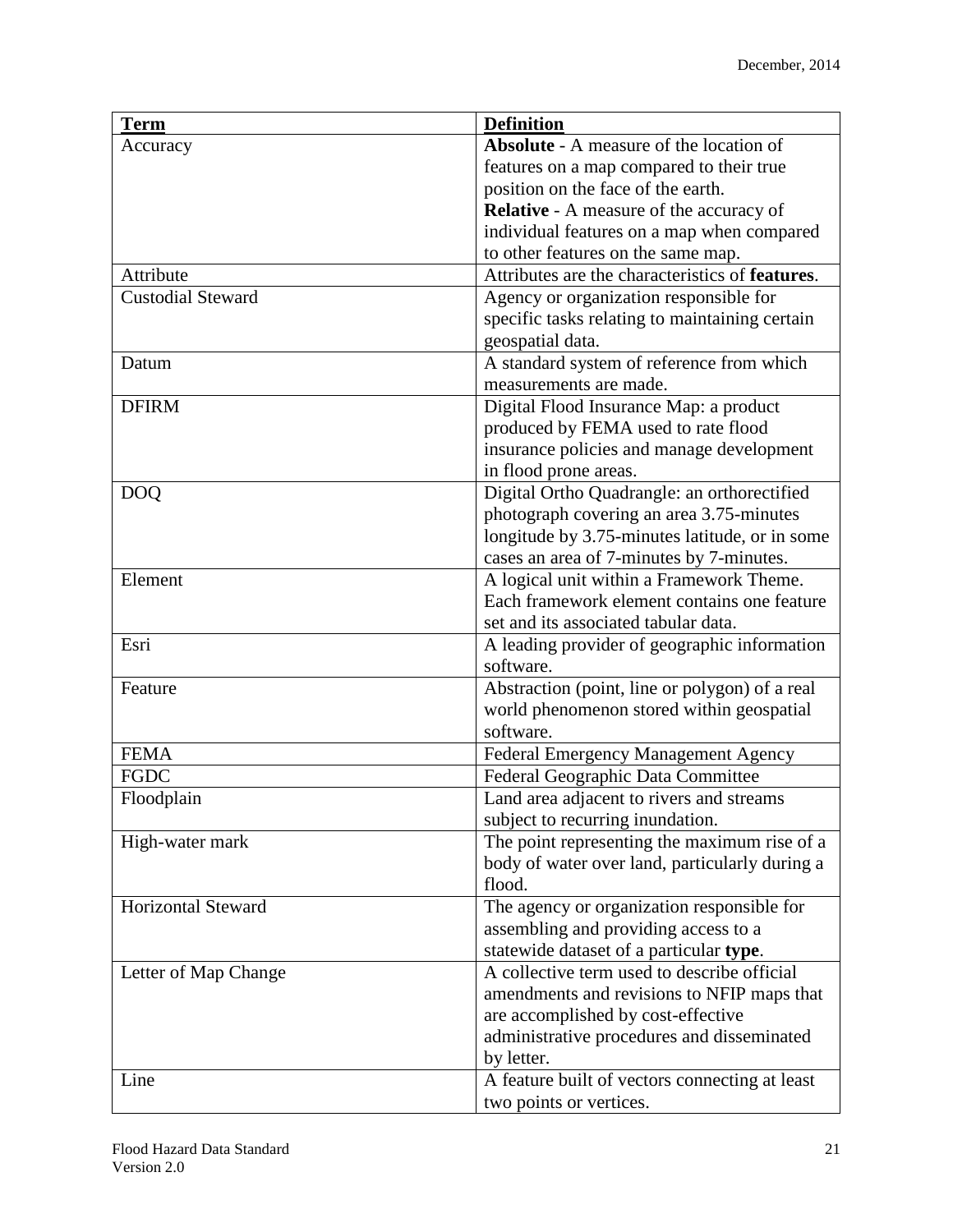| Metadata     | Data about data.                             |
|--------------|----------------------------------------------|
| <b>NFIP</b>  | National Flood Insurance Program             |
| <b>NSSDA</b> | National Standard for Spatial Data Accuracy, |
|              | developed by Federal Geographic Data         |
|              | Committee.                                   |
| Polygon      | Bounded surface for which the interior       |
|              | configuration is not directly specified.     |
| Resolution   | The minimum difference between two           |
|              | independently measured or computed values    |
|              | which can be distinguished by measurement    |
|              | or analytical method being considered or     |
|              | used.                                        |
| <b>RMSE</b>  | A quadratic scoring rule which measures the  |
|              | average magnitude of the error, commonly     |
|              | used to describe positional (vertical or     |
|              | horizontal) accuracy.                        |
| <b>USACE</b> | United State Army Corps of Engineers         |
| <b>USGS</b>  | <b>United States Geological Survey</b>       |

# **Appendix B. Crosswalk to USGS High-Water Mark Database**